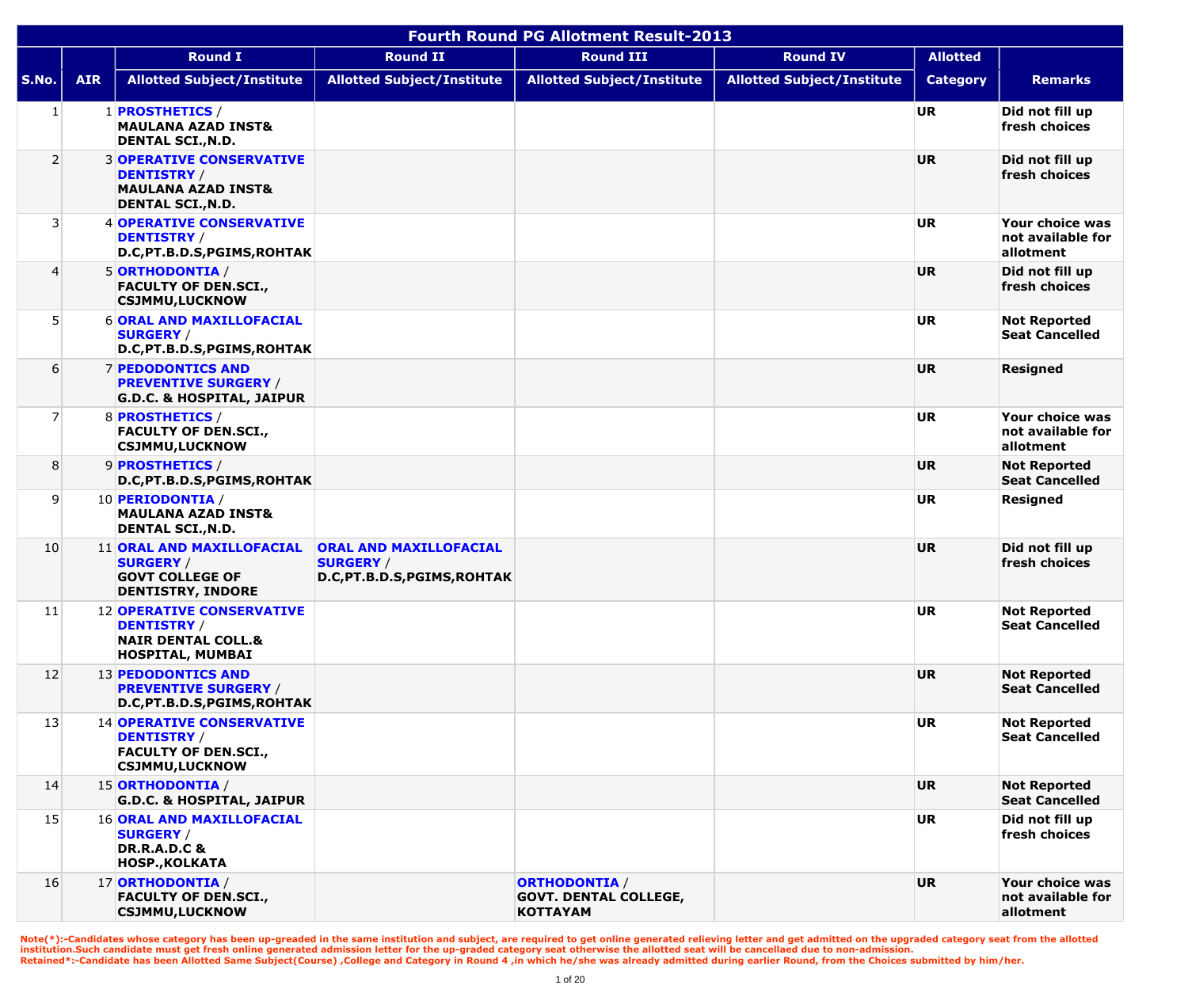|       | <b>Fourth Round PG Allotment Result-2013</b> |                                                                                                                     |                                                                                                             |                                   |                                   |                 |                                                   |  |  |  |  |
|-------|----------------------------------------------|---------------------------------------------------------------------------------------------------------------------|-------------------------------------------------------------------------------------------------------------|-----------------------------------|-----------------------------------|-----------------|---------------------------------------------------|--|--|--|--|
|       |                                              | <b>Round I</b>                                                                                                      | <b>Round II</b>                                                                                             | <b>Round III</b>                  | <b>Round IV</b>                   | <b>Allotted</b> |                                                   |  |  |  |  |
| S.No. | <b>AIR</b>                                   | <b>Allotted Subject/Institute</b>                                                                                   | <b>Allotted Subject/Institute</b>                                                                           | <b>Allotted Subject/Institute</b> | <b>Allotted Subject/Institute</b> | <b>Category</b> | <b>Remarks</b>                                    |  |  |  |  |
| 17    |                                              | 18 ORTHODONTIA /<br><b>NAIR DENTAL COLL.&amp;</b><br><b>HOSPITAL, MUMBAI</b>                                        |                                                                                                             |                                   |                                   | <b>UR</b>       | Your choice was<br>not available for<br>allotment |  |  |  |  |
| 18    |                                              | 19 ORTHODONTIA /<br>DR.Z.A.D.C., FAC.OF<br><b>MEDICINE, ALIGARH</b>                                                 |                                                                                                             |                                   |                                   | <b>UR</b>       | <b>Not Reported</b><br><b>Seat Cancelled</b>      |  |  |  |  |
| 19    |                                              | 20 ORAL AND MAXILLOFACIAL<br><b>SURGERY /</b><br><b>G.D.C. &amp; HOSPITAL, JAIPUR</b>                               | <b>ORTHODONTIA /</b><br><b>G.D.C. &amp; HOSPITAL, JAIPUR</b>                                                |                                   |                                   | <b>UR</b>       | Your choice was<br>not available for<br>allotment |  |  |  |  |
| 20    |                                              | 21 <b>PROSTHETICS</b> /<br>D.C, PT.B.D.S, PGIMS, ROHTAK                                                             |                                                                                                             |                                   |                                   | <b>UR</b>       | Did not fill up<br>fresh choices                  |  |  |  |  |
| 21    |                                              | 22 OPERATIVE CONSERVATIVE<br><b>DENTISTRY /</b><br><b>FACULTY OF DEN.SCI.,</b><br><b>CSJMMU,LUCKNOW</b>             |                                                                                                             |                                   |                                   | <b>UR</b>       | <b>Not Reported</b><br><b>Seat Cancelled</b>      |  |  |  |  |
| 22    |                                              | 23 ORTHODONTIA /<br>D.C, PT.B.D.S, PGIMS, ROHTAK                                                                    |                                                                                                             |                                   |                                   | <b>UR</b>       | <b>Not Reported</b><br><b>Seat Cancelled</b>      |  |  |  |  |
| 23    |                                              | 24 <b>PROSTHETICS</b> /<br><b>FACULTY OF DEN.SCI.,</b><br><b>CSJMMU,LUCKNOW</b>                                     |                                                                                                             |                                   |                                   | <b>UR</b>       | Did not fill up<br>fresh choices                  |  |  |  |  |
| 24    |                                              | <b>25 OPERATIVE CONSERVATIVE</b><br><b>DENTISTRY</b> /<br><b>PB GOVT DENTAL COLL &amp;</b><br><b>HOSP, AMRITSAR</b> |                                                                                                             |                                   |                                   | <b>UR</b>       | <b>Not Reported</b><br><b>Seat Cancelled</b>      |  |  |  |  |
| 25    |                                              | 26 ORTHODONTIA /<br><b>DR.R.A.D.C &amp;</b><br><b>HOSP., KOLKATA</b>                                                | <b>ORTHODONTIA /</b><br>DR.Z.A.D.C., FAC.OF<br>MEDICINE, ALIGARH                                            |                                   |                                   | <b>UR</b>       | Your choice was<br>not available for<br>allotment |  |  |  |  |
| 26    |                                              | 27 ORAL AND MAXILLOFACIAL<br><b>SURGERY /</b><br><b>MAULANA AZAD INST&amp;</b><br><b>DENTAL SCI., N.D.</b>          |                                                                                                             |                                   |                                   | <b>OBC</b>      | Did not fill up<br>fresh choices                  |  |  |  |  |
| 27    |                                              | 28 OPERATIVE CONSERVATIVE<br><b>DENTISTRY /</b><br><b>DR.R.A.D.C &amp;</b><br><b>HOSP., KOLKATA</b>                 | <b>OPERATIVE CONSERVATIVE</b><br><b>DENTISTRY</b> /<br><b>FACULTY OF DEN.SCI.,</b><br><b>CSJMMU,LUCKNOW</b> |                                   |                                   | UR              | Did not fill up<br>fresh choices                  |  |  |  |  |
| 28    |                                              | 29 OPERATIVE CONSERVATIVE<br><b>DENTISTRY</b> /<br><b>GOVT. DENTAL COLLEGE,</b><br><b>KOTTAYAM</b>                  |                                                                                                             |                                   |                                   | <b>UR</b>       | Your choice was<br>not available for<br>allotment |  |  |  |  |
| 29    |                                              | <b>30 PEDODONTICS AND</b><br><b>PREVENTIVE SURGERY /</b><br>D.C, PT.B.D.S, PGIMS, ROHTAK                            | <b>ORTHODONTIA /</b><br>D.C, PT.B.D.S, PGIMS, ROHTAK                                                        |                                   |                                   | <b>UR</b>       | Did not fill up<br>fresh choices                  |  |  |  |  |
| 30    |                                              | 31 ORTHODONTIA /<br><b>G.D.C &amp; HOSPITAL, NAGPUR DENTISTRY /</b>                                                 | <b>OPERATIVE CONSERVATIVE</b><br><b>FACULTY OF DEN.SCI.,</b><br><b>CSJMMU,LUCKNOW</b>                       |                                   |                                   | <b>UR</b>       | Your choice was<br>not available for<br>allotment |  |  |  |  |
| 31    |                                              | <b>32 OPERATIVE CONSERVATIVE</b><br><b>DENTISTRY</b> /<br><b>GOVT.D.C.&amp; RESEARCH.</b><br><b>INS., BANGALORE</b> |                                                                                                             |                                   |                                   | <b>UR</b>       | Your choice was<br>not available for<br>allotment |  |  |  |  |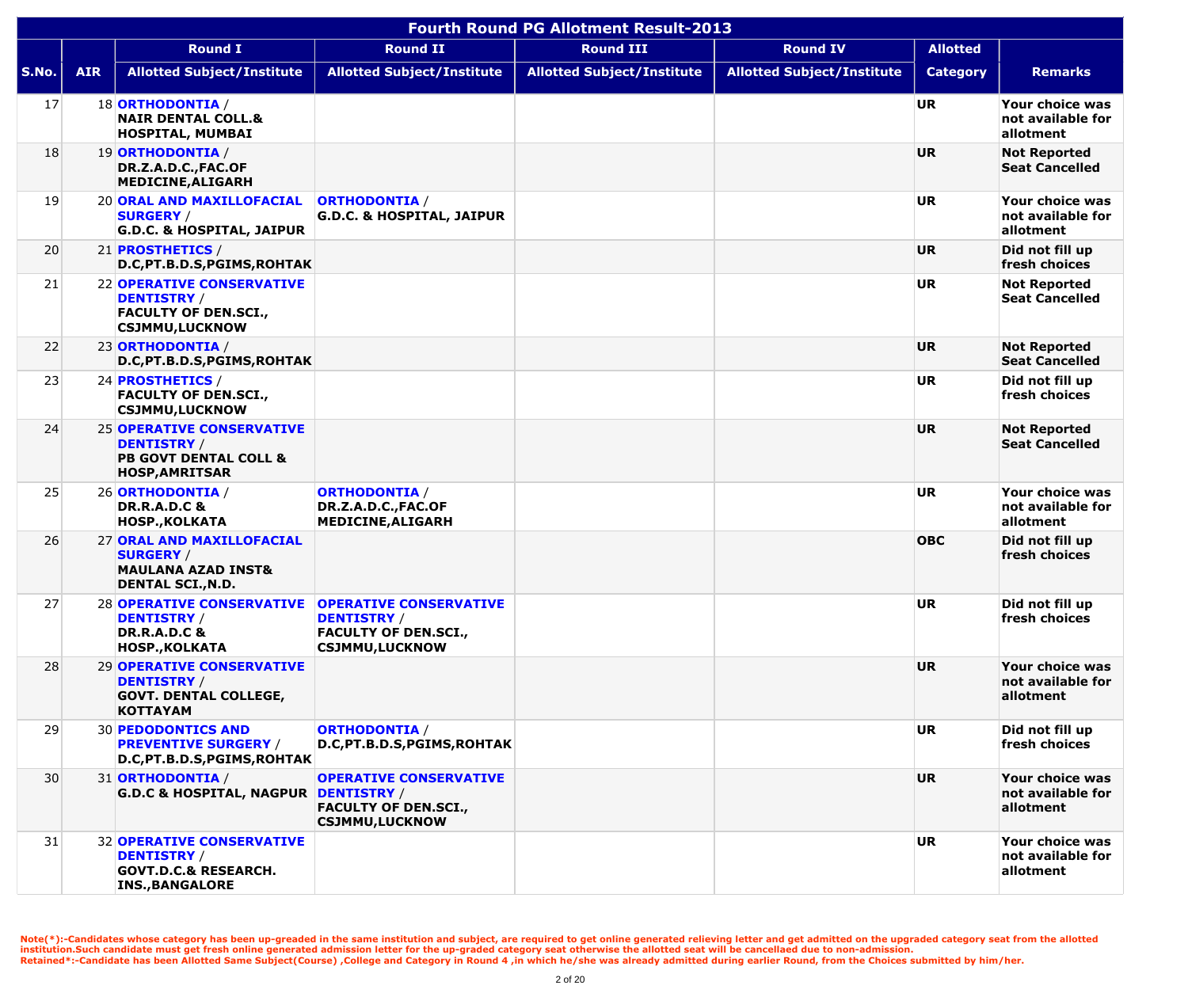|              | <b>Fourth Round PG Allotment Result-2013</b> |                                                                                                                  |                                                                                                                  |                                                                                                           |                                                                            |                 |                                                   |  |  |  |  |
|--------------|----------------------------------------------|------------------------------------------------------------------------------------------------------------------|------------------------------------------------------------------------------------------------------------------|-----------------------------------------------------------------------------------------------------------|----------------------------------------------------------------------------|-----------------|---------------------------------------------------|--|--|--|--|
|              |                                              | <b>Round I</b>                                                                                                   | <b>Round II</b>                                                                                                  | <b>Round III</b>                                                                                          | <b>Round IV</b>                                                            | <b>Allotted</b> |                                                   |  |  |  |  |
| <b>S.No.</b> | <b>AIR</b>                                   | <b>Allotted Subject/Institute</b>                                                                                | <b>Allotted Subject/Institute</b>                                                                                | <b>Allotted Subject/Institute</b>                                                                         | <b>Allotted Subject/Institute</b>                                          | <b>Category</b> | <b>Remarks</b>                                    |  |  |  |  |
| 32           |                                              | 33 <b>PROSTHETICS</b> /<br>G.D.C & HOSPITAL, MUMBAI DENTISTRY /                                                  | <b>OPERATIVE CONSERVATIVE</b><br><b>NAIR DENTAL COLL.&amp;</b><br><b>HOSPITAL, MUMBAI</b>                        | <b>OPERATIVE CONSERVATIVE</b><br><b>DENTISTRY /</b><br><b>GOVT. D. C. &amp;</b><br><b>HOSP, AHMEDABAD</b> |                                                                            | <b>UR</b>       | <b>Resigned</b>                                   |  |  |  |  |
| 33           |                                              | <b>34 OPERATIVE CONSERVATIVE</b><br><b>DENTISTRY /</b><br><b>GDC, THIRUVANANTHAPURA</b><br>M                     |                                                                                                                  |                                                                                                           |                                                                            | <b>UR</b>       | Your choice was<br>not available for<br>allotment |  |  |  |  |
| 34           |                                              | 35 PERIODONTIA /<br>D.C, PT.B.D.S, PGIMS, ROHTAK PREVENTIVE SURGERY /                                            | <b>PEDODONTICS AND</b><br>D.C, PT.B.D.S, PGIMS, ROHTAK                                                           |                                                                                                           |                                                                            | <b>UR</b>       | Your choice was<br>not available for<br>allotment |  |  |  |  |
| 35           |                                              | 36 ORTHODONTIA /<br><b>GOVT. D. C. &amp;</b><br><b>HOSP, AHMEDABAD</b>                                           |                                                                                                                  | <b>ORTHODONTIA /</b><br><b>FACULTY OF DEN.SCI.,</b><br><b>CSJMMU,LUCKNOW</b>                              |                                                                            | <b>UR</b>       | Your choice was<br>not available for<br>allotment |  |  |  |  |
| 36           |                                              | <b>37 ORAL AND MAXILLOFACIAL</b><br><b>SURGERY /</b><br>DR.Z.A.D.C., FAC.OF<br><b>MEDICINE, ALIGARH</b>          |                                                                                                                  |                                                                                                           |                                                                            | <b>UR</b>       | Your choice was<br>not available for<br>allotment |  |  |  |  |
| 37           |                                              | <b>38 OPERATIVE CONSERVATIVE</b><br><b>DENTISTRY /</b><br><b>GOVT. D. C. &amp;</b><br><b>HOSP, AHMEDABAD</b>     | <b>OPERATIVE CONSERVATIVE</b><br><b>DENTISTRY /</b><br><b>PB GOVT DENTAL COLL &amp;</b><br><b>HOSP, AMRITSAR</b> | <b>OPERATIVE CONSERVATIVE</b><br><b>DENTISTRY /</b><br><b>NAIR DENTAL COLL.&amp;</b><br>HOSPITAL, MUMBAI  | <b>ORTHODONTIA /</b><br><b>GOVT. D. C. &amp;</b><br><b>HOSP, AHMEDABAD</b> | <b>UR</b>       | <b>Allotted seat</b><br>from fresh<br>choices     |  |  |  |  |
| 38           |                                              | <b>39 PEDODONTICS AND</b><br><b>PREVENTIVE SURGERY /</b><br><b>FACULTY OF DEN.SCI.,</b><br><b>CSJMMU,LUCKNOW</b> |                                                                                                                  |                                                                                                           |                                                                            | <b>UR</b>       | Did not fill up<br>fresh choices                  |  |  |  |  |
| 39           |                                              | <b>40 OPERATIVE CONSERVATIVE</b><br><b>DENTISTRY /</b><br><b>REGIONAL DENTAL</b><br><b>COLLEGE, GUWAHATI</b>     |                                                                                                                  |                                                                                                           |                                                                            | <b>UR</b>       | Your choice was<br>not available for<br>allotment |  |  |  |  |
| 40           |                                              | 41 PEDODONTICS AND<br><b>PREVENTIVE SURGERY /</b><br><b>FACULTY OF DEN.SCI.,</b><br><b>CSJMMU,LUCKNOW</b>        |                                                                                                                  |                                                                                                           |                                                                            | <b>UR</b>       | Did not fill up<br>fresh choices                  |  |  |  |  |
| 41           |                                              | 42 ORAL MEDICINE AND<br><b>RADIOLOGY</b> /<br><b>MAULANA AZAD INST&amp;</b><br><b>DENTAL SCI., N.D.</b>          |                                                                                                                  |                                                                                                           |                                                                            | <b>UR</b>       | <b>Not Reported</b><br><b>Seat Cancelled</b>      |  |  |  |  |
| 42           |                                              | 43 PEDODONTICS AND<br><b>PREVENTIVE SURGERY /</b><br><b>NAIR DENTAL COLL.&amp;</b><br><b>HOSPITAL, MUMBAI</b>    |                                                                                                                  |                                                                                                           |                                                                            | <b>UR</b>       | Your choice was<br>not available for<br>allotment |  |  |  |  |
| 43           |                                              | 44 ORTHODONTIA /<br><b>GOVT. DENTAL COLLEGE,</b><br><b>KOZHIKODE</b>                                             |                                                                                                                  |                                                                                                           |                                                                            | <b>UR</b>       | Your choice was<br>not available for<br>allotment |  |  |  |  |
| 44           |                                              | <b>45 OPERATIVE CONSERVATIVE</b><br><b>DENTISTRY /</b><br><b>GOVT. DENTAL COLLEGE,</b><br><b>KOZHIKODE</b>       |                                                                                                                  |                                                                                                           |                                                                            | <b>UR</b>       | <b>Not Reported</b><br><b>Seat Cancelled</b>      |  |  |  |  |
| 45           |                                              | 46 ORTHODONTIA /<br><b>GOVT.D.C.&amp; RESEARCH.</b><br><b>INS., BANGALORE</b>                                    |                                                                                                                  |                                                                                                           |                                                                            | <b>UR</b>       | Your choice was<br>not available for<br>allotment |  |  |  |  |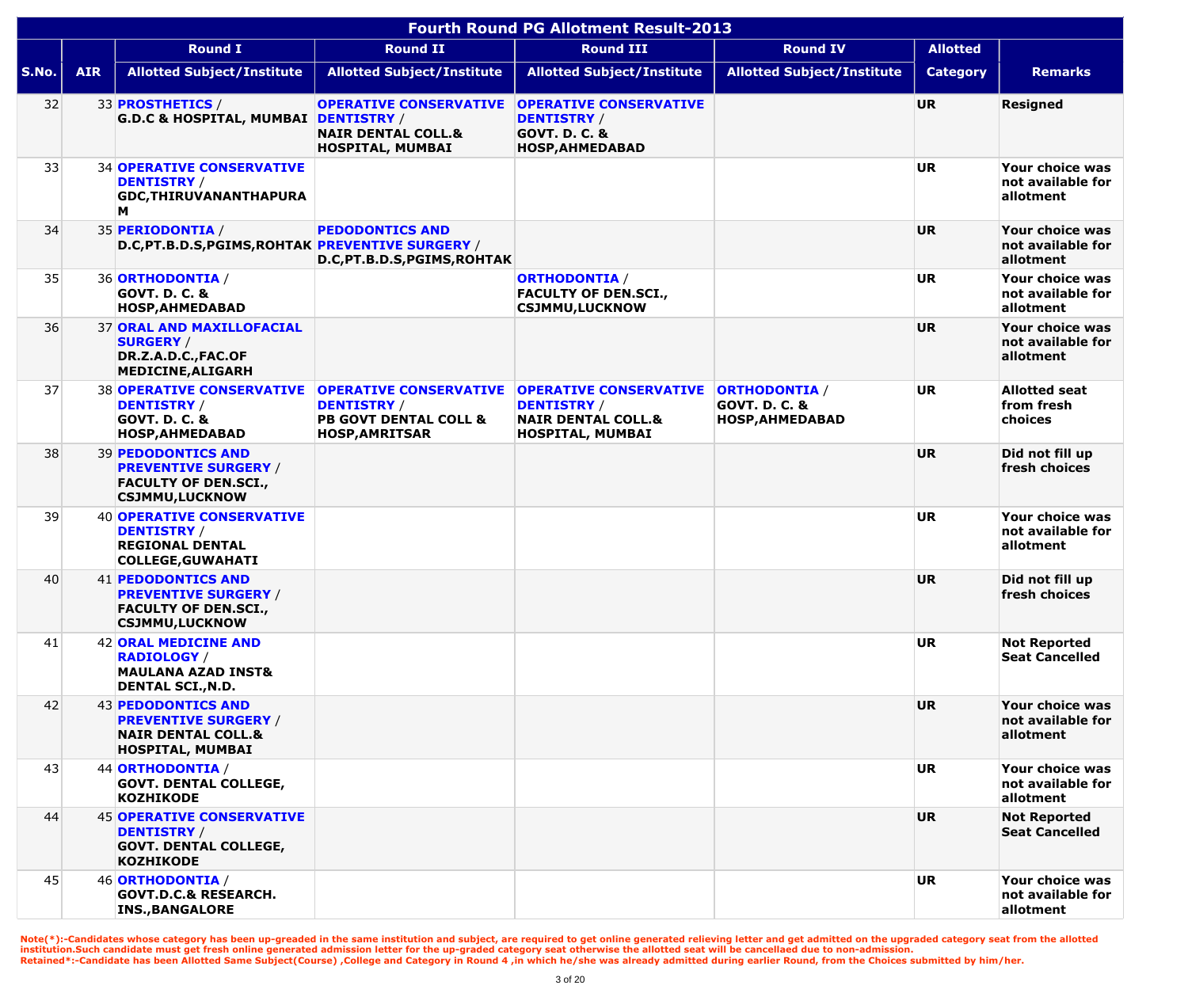|       | <b>Fourth Round PG Allotment Result-2013</b> |                                                                                                                |                                                                                    |                                                                                                                  |                                                                                                                     |                 |                                                   |  |  |  |  |
|-------|----------------------------------------------|----------------------------------------------------------------------------------------------------------------|------------------------------------------------------------------------------------|------------------------------------------------------------------------------------------------------------------|---------------------------------------------------------------------------------------------------------------------|-----------------|---------------------------------------------------|--|--|--|--|
|       |                                              | <b>Round I</b>                                                                                                 | <b>Round II</b>                                                                    | <b>Round III</b>                                                                                                 | <b>Round IV</b>                                                                                                     | <b>Allotted</b> |                                                   |  |  |  |  |
| S.No. | <b>AIR</b>                                   | <b>Allotted Subject/Institute</b>                                                                              | <b>Allotted Subject/Institute</b>                                                  | <b>Allotted Subject/Institute</b>                                                                                | <b>Allotted Subject/Institute</b>                                                                                   | <b>Category</b> | <b>Remarks</b>                                    |  |  |  |  |
| 46    |                                              | <b>47 OPERATIVE CONSERVATIVE</b><br><b>DENTISTRY /</b><br><b>GOVT. D. C. &amp;</b><br>HOSP, AHMEDABAD          |                                                                                    | <b>OPERATIVE CONSERVATIVE</b><br><b>DENTISTRY /</b><br><b>PB GOVT DENTAL COLL &amp;</b><br><b>HOSP, AMRITSAR</b> |                                                                                                                     | <b>UR</b>       | <b>Resigned</b>                                   |  |  |  |  |
| 47    |                                              | 48 ORTHODONTIA /<br><b>GOVT COLLEGE OF</b><br><b>DENTISTRY, INDORE</b>                                         | <b>ORTHODONTIA /</b><br><b>G.D.C &amp; HOSPITAL, NAGPUR</b>                        |                                                                                                                  |                                                                                                                     | <b>UR</b>       | Did not fill up<br>fresh choices                  |  |  |  |  |
| 48    |                                              | 49 ORAL AND MAXILLOFACIAL<br><b>SURGERY /</b><br><b>PB GOVT DENTAL COLL &amp;</b><br><b>HOSP, AMRITSAR</b>     | ORAL AND MAXILLOFACIAL<br><b>SURGERY /</b><br><b>G.D.C. &amp; HOSPITAL, JAIPUR</b> |                                                                                                                  |                                                                                                                     | <b>UR</b>       | Did not fill up<br>fresh choices                  |  |  |  |  |
| 49    |                                              | 50 <b>PROSTHETICS</b> /<br><b>NAIR DENTAL COLL.&amp;</b><br>HOSPITAL, MUMBAI                                   | <b>PROSTHETICS /</b><br><b>G.D.C &amp; HOSPITAL, MUMBAI</b>                        |                                                                                                                  |                                                                                                                     | <b>UR</b>       | <b>Not Reported</b><br><b>Seat Cancelled</b>      |  |  |  |  |
| 50    |                                              | 51 ORAL AND MAXILLOFACIAL<br><b>SURGERY /</b><br><b>NAIR DENTAL COLL.&amp;</b><br><b>HOSPITAL, MUMBAI</b>      |                                                                                    |                                                                                                                  |                                                                                                                     | <b>UR</b>       | Your choice was<br>not available for<br>allotment |  |  |  |  |
| 51    |                                              | 52 PEDODONTICS AND<br><b>PREVENTIVE SURGERY /</b><br><b>MAULANA AZAD INST&amp;</b><br><b>DENTAL SCI., N.D.</b> |                                                                                    |                                                                                                                  | <b>ORTHODONTIA /</b><br><b>DR.R.A.D.C &amp;</b><br><b>HOSP., KOLKATA</b>                                            | <b>UR</b>       | <b>Allotted seat</b><br>from fresh<br>choices     |  |  |  |  |
| 52    |                                              | 53 OPERATIVE CONSERVATIVE<br><b>DENTISTRY /</b><br><b>GOA DENTAL COLLEGE &amp;</b><br><b>HOSPITAL</b>          | <b>ORTHODONTIA /</b><br><b>GOVT COLLEGE OF</b><br><b>DENTISTRY, INDORE</b>         |                                                                                                                  |                                                                                                                     | <b>UR</b>       | <b>Not Reported</b><br><b>Seat Cancelled</b>      |  |  |  |  |
| 53    |                                              | 54 ORTHODONTIA /<br>GDC, THIRUVANANTHAPURA<br>M                                                                |                                                                                    |                                                                                                                  |                                                                                                                     | <b>UR</b>       | <b>Not Reported</b><br><b>Seat Cancelled</b>      |  |  |  |  |
| 54    |                                              | 55 <b>PROSTHETICS</b> /<br><b>GOVT COLLEGE OF</b><br><b>DENTISTRY, INDORE</b>                                  | <b>PROSTHETICS /</b><br>D.C, PT.B.D.S, PGIMS, ROHTAK                               |                                                                                                                  |                                                                                                                     | <b>UR</b>       | Did not fill up<br>fresh choices                  |  |  |  |  |
| 55    |                                              | 56 ORTHODONTIA /<br><b>GOVT. DENTAL COLLEGE,</b><br><b>KOTTAYAM</b>                                            | <b>ORTHODONTIA /</b><br><b>DR.R.A.D.C &amp;</b><br><b>HOSP., KOLKATA</b>           | <b>ORTHODONTIA /</b><br><b>GOVT. D. C. &amp;</b><br>HOSP, AHMEDABAD                                              |                                                                                                                     | <b>UR</b>       | Your choice was<br>not available for<br>allotment |  |  |  |  |
| 56    |                                              | 57 PEDODONTICS AND<br><b>PREVENTIVE SURGERY /</b><br>UCMS DENTAL, DELHI                                        |                                                                                    |                                                                                                                  |                                                                                                                     | <b>OBC</b>      | <b>Resigned</b>                                   |  |  |  |  |
| 57    |                                              | 58 <b>PROSTHETICS</b> /<br><b>GOVT COLLEGE OF</b><br><b>DENTISTRY, INDORE</b>                                  |                                                                                    |                                                                                                                  |                                                                                                                     | <b>UR</b>       | Your choice was<br>not available for<br>allotment |  |  |  |  |
| 58    |                                              | 59 ORTHODONTIA /<br><b>T.N. GOVT. DENTAL</b><br><b>COLLEGE, CHENNAI</b>                                        | <b>ORTHODONTIA /</b><br>GDC, THIRUVANANTHAPURA<br>M                                | <b>ORTHODONTIA /</b><br><b>GOVT COLLEGE OF</b><br><b>DENTISTRY, INDORE</b>                                       |                                                                                                                     | <b>UR</b>       | Your choice was<br>not available for<br>allotment |  |  |  |  |
| 59    |                                              | 60 PEDODONTICS AND<br><b>PREVENTIVE SURGERY /</b><br><b>PB GOVT DENTAL COLL &amp;</b><br><b>HOSP, AMRITSAR</b> |                                                                                    | <b>PEDODONTICS AND</b><br><b>PREVENTIVE SURGERY /</b><br><b>G.D.C. &amp; HOSPITAL, JAIPUR</b>                    |                                                                                                                     | <b>UR</b>       | Did not fill up<br>fresh choices                  |  |  |  |  |
| 60    |                                              | 61 ORTHODONTIA /<br>H.P.G.D.C. & HOSP., SHIMLA DENTISTRY /                                                     | <b>OPERATIVE CONSERVATIVE</b><br><b>GOVT. D. C. &amp;</b><br>HOSP, AHMEDABAD       |                                                                                                                  | <b>OPERATIVE CONSERVATIVE UR</b><br><b>DENTISTRY /</b><br><b>PB GOVT DENTAL COLL &amp;</b><br><b>HOSP, AMRITSAR</b> |                 | <b>Allotted seat</b><br>from fresh<br>choices     |  |  |  |  |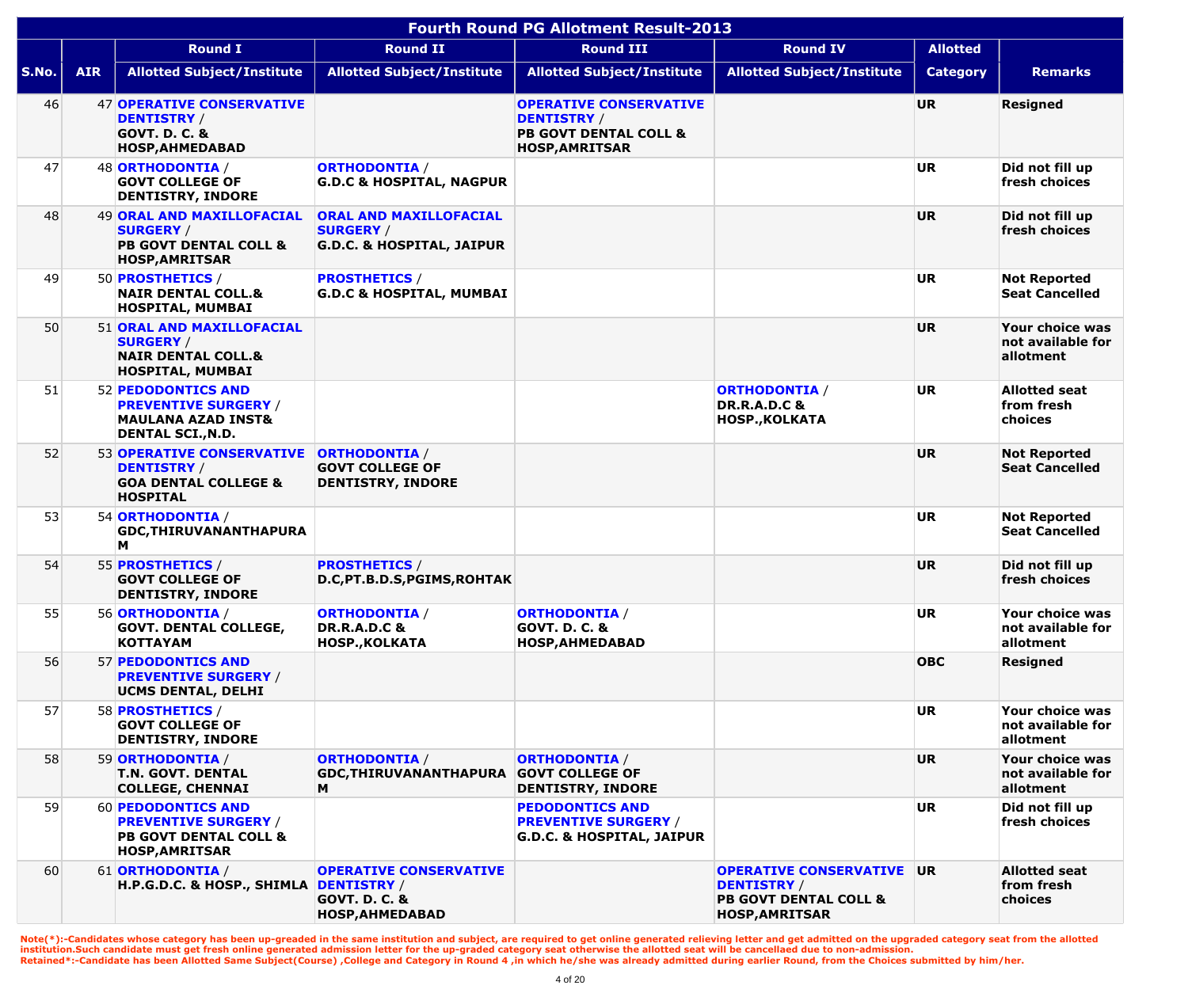|       | <b>Fourth Round PG Allotment Result-2013</b> |                                                                                                                      |                                                                                                         |                                                                                                             |                                                                                   |                 |                                                   |  |  |  |
|-------|----------------------------------------------|----------------------------------------------------------------------------------------------------------------------|---------------------------------------------------------------------------------------------------------|-------------------------------------------------------------------------------------------------------------|-----------------------------------------------------------------------------------|-----------------|---------------------------------------------------|--|--|--|
|       |                                              | <b>Round I</b>                                                                                                       | <b>Round II</b>                                                                                         | <b>Round III</b>                                                                                            | <b>Round IV</b>                                                                   | <b>Allotted</b> |                                                   |  |  |  |
| S.No. | <b>AIR</b>                                   | <b>Allotted Subject/Institute</b>                                                                                    | <b>Allotted Subject/Institute</b>                                                                       | <b>Allotted Subject/Institute</b>                                                                           | <b>Allotted Subject/Institute</b>                                                 | <b>Category</b> | <b>Remarks</b>                                    |  |  |  |
| 61    |                                              | 62 ORTHODONTIA /<br><b>T.N. GOVT. DENTAL</b><br><b>COLLEGE, CHENNAI</b>                                              |                                                                                                         | <b>ORTHODONTIA /</b><br><b>S.C.B.DENTAL</b><br><b>COLL&amp;HOSPITAL, CUTTACK</b>                            |                                                                                   | <b>UR</b>       | Did not fill up<br>fresh choices                  |  |  |  |
| 62    |                                              | 63 <b>PROSTHETICS</b> /<br><b>GOVT.D.C. &amp; HOSPITAL,</b><br><b>PATIALA</b>                                        |                                                                                                         |                                                                                                             |                                                                                   | <b>UR</b>       | Your choice was<br>not available for<br>allotment |  |  |  |
| 63    |                                              | <b>64 OPERATIVE CONSERVATIVE</b><br><b>DENTISTRY</b> /<br><b>DR.R.A.D.C &amp;</b><br><b>HOSP., KOLKATA</b>           |                                                                                                         |                                                                                                             |                                                                                   | <b>UR</b>       | <b>Resigned</b>                                   |  |  |  |
| 64    |                                              | 65 PERIODONTIA /                                                                                                     | <b>ORTHODONTIA /</b><br>G.D.C. & HOSPITAL, JAIPUR   H.P.G.D.C. & HOSP., SHIMLA                          | <b>ORAL MEDICINE AND</b><br><b>RADIOLOGY /</b><br><b>MAULANA AZAD INST&amp;</b><br><b>DENTAL SCI., N.D.</b> | <b>PERIODONTIA /</b><br><b>MAULANA AZAD INST&amp;</b><br><b>DENTAL SCI., N.D.</b> | <b>UR</b>       | <b>Allotted seat</b><br>from fresh<br>choices     |  |  |  |
| 65    |                                              | <b>66 ORAL AND MAXILLOFACIAL</b><br><b>SURGERY /</b><br><b>GDC, THIRUVANANTHAPURA</b><br>M                           |                                                                                                         |                                                                                                             |                                                                                   | <b>UR</b>       | Did not fill up<br>fresh choices                  |  |  |  |
| 66    |                                              | 67 ORAL AND MAXILLOFACIAL<br><b>SURGERY /</b><br><b>GOVT.D.C.&amp; RESEARCH.</b><br><b>INS., BANGALORE</b>           |                                                                                                         |                                                                                                             |                                                                                   | <b>UR</b>       | Your choice was<br>not available for<br>allotment |  |  |  |
| 67    |                                              | <b>68 PEDODONTICS AND</b><br><b>PREVENTIVE SURGERY /</b><br><b>S.C.B.DENTAL</b><br><b>COLL&amp;HOSPITAL, CUTTACK</b> |                                                                                                         | <b>ORTHODONTIA /</b><br><b>DR.R.A.D.C &amp;</b><br><b>HOSP., KOLKATA</b>                                    |                                                                                   | <b>UR</b>       | <b>Resigned</b>                                   |  |  |  |
| 68    |                                              | 69 <b>PROSTHETICS</b> /<br><b>GOA DENTAL COLLEGE &amp;</b><br><b>HOSPITAL</b>                                        |                                                                                                         |                                                                                                             |                                                                                   | <b>UR</b>       | Your choice was<br>not available for<br>allotment |  |  |  |
| 69    |                                              | <b>70 ORAL AND MAXILLOFACIAL</b><br><b>SURGERY /</b><br><b>PB GOVT DENTAL COLL &amp;</b><br><b>HOSP, AMRITSAR</b>    | <b>ORAL AND MAXILLOFACIAL</b><br><b>SURGERY /</b><br><b>GOVT COLLEGE OF</b><br><b>DENTISTRY, INDORE</b> |                                                                                                             |                                                                                   | UR              | Your choice was<br>not available for<br>allotment |  |  |  |
| 70    |                                              | 71 ORTHODONTIA /<br><b>REGIONAL DENTAL</b><br><b>COLLEGE, GUWAHATI</b>                                               |                                                                                                         |                                                                                                             |                                                                                   | <b>UR</b>       | Your choice was<br>not available for<br>allotment |  |  |  |
| 71    |                                              | 72 OPERATIVE CONSERVATIVE<br><b>DENTISTRY</b> /<br><b>GOVT. DENTAL COLLEGE,</b><br><b>KOZHIKODE</b>                  |                                                                                                         |                                                                                                             |                                                                                   | <b>UR</b>       | <b>Resigned</b>                                   |  |  |  |
| 72    |                                              | <b>73 ORAL AND MAXILLOFACIAL</b><br><b>SURGERY</b> /<br><b>DR.R.A.D.C &amp;</b><br><b>HOSP., KOLKATA</b>             |                                                                                                         |                                                                                                             |                                                                                   | <b>UR</b>       | <b>Not Reported</b><br><b>Seat Cancelled</b>      |  |  |  |
| 73    |                                              | 74 PROSTHETICS /<br><b>DR.R.A.D.C &amp;</b><br><b>HOSP., KOLKATA</b>                                                 |                                                                                                         |                                                                                                             |                                                                                   | <b>UR</b>       | <b>Not Reported</b><br><b>Seat Cancelled</b>      |  |  |  |
| 74    |                                              | 75 PERIODONTIA /<br><b>NAIR DENTAL COLL.&amp;</b><br><b>HOSPITAL, MUMBAI</b>                                         |                                                                                                         |                                                                                                             |                                                                                   | <b>UR</b>       | <b>Not Reported</b><br><b>Seat Cancelled</b>      |  |  |  |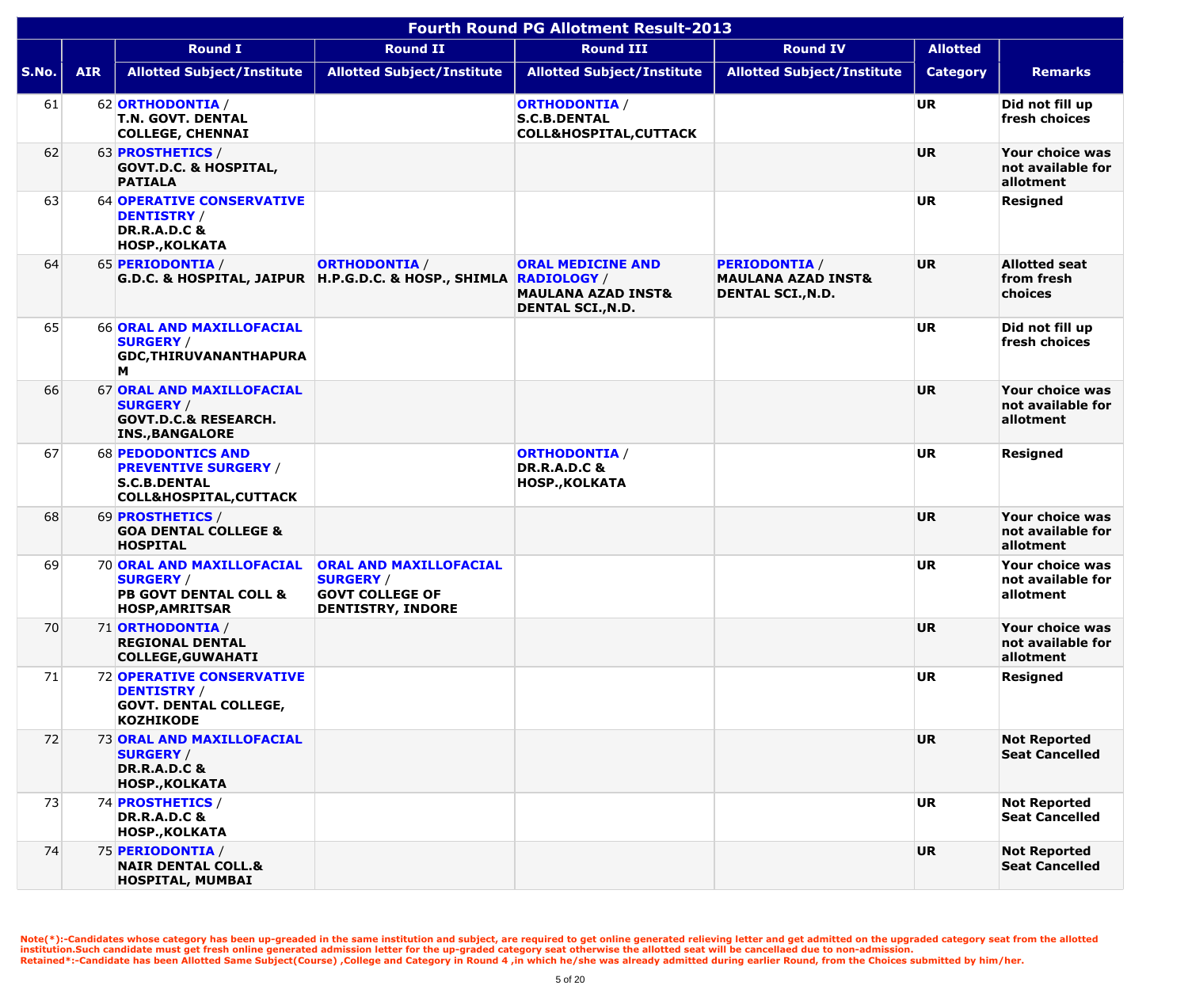|       | <b>Fourth Round PG Allotment Result-2013</b> |                                                                                                             |                                                                             |                                                                                                                |                                                                                                                 |                 |                                                   |  |  |  |
|-------|----------------------------------------------|-------------------------------------------------------------------------------------------------------------|-----------------------------------------------------------------------------|----------------------------------------------------------------------------------------------------------------|-----------------------------------------------------------------------------------------------------------------|-----------------|---------------------------------------------------|--|--|--|
|       |                                              | <b>Round I</b>                                                                                              | <b>Round II</b>                                                             | <b>Round III</b>                                                                                               | <b>Round IV</b>                                                                                                 | <b>Allotted</b> |                                                   |  |  |  |
| S.No. | <b>AIR</b>                                   | <b>Allotted Subject/Institute</b>                                                                           | <b>Allotted Subject/Institute</b>                                           | <b>Allotted Subject/Institute</b>                                                                              | <b>Allotted Subject/Institute</b>                                                                               | <b>Category</b> | <b>Remarks</b>                                    |  |  |  |
| 75    |                                              | 76 <b>PROSTHETICS</b> /<br>H.P.G.D.C. & HOSP., SHIMLA GOVT COLLEGE OF                                       | <b>PROSTHETICS /</b><br><b>DENTISTRY, INDORE</b>                            |                                                                                                                |                                                                                                                 | <b>UR</b>       | Your choice was<br>not available for<br>allotment |  |  |  |
| 76    |                                              | <b>77 ORAL AND MAXILLOFACIAL</b><br><b>SURGERY /</b><br><b>GOA DENTAL COLLEGE &amp;</b><br><b>HOSPITAL</b>  |                                                                             | <b>ORAL AND MAXILLOFACIAL</b><br><b>SURGERY /</b><br><b>PB GOVT DENTAL COLL &amp;</b><br><b>HOSP, AMRITSAR</b> |                                                                                                                 | <b>UR</b>       | Your choice was<br>not available for<br>allotment |  |  |  |
| 77    |                                              | <b>78 ORAL AND MAXILLOFACIAL</b><br><b>SURGERY /</b><br><b>T.N. GOVT. DENTAL</b><br><b>COLLEGE, CHENNAI</b> |                                                                             | <b>ORAL AND MAXILLOFACIAL</b><br><b>SURGERY /</b><br><b>GOA DENTAL COLLEGE &amp;</b><br><b>HOSPITAL</b>        |                                                                                                                 | <b>UR</b>       | Your choice was<br>not available for<br>allotment |  |  |  |
| 78    |                                              | 79 PROSTHETICS /<br><b>GOVT. DENTAL COLLEGE,</b><br><b>KOZHIKODE</b>                                        | <b>ORTHODONTIA /</b><br><b>GOVT. DENTAL COLLEGE,</b><br><b>KOTTAYAM</b>     |                                                                                                                |                                                                                                                 | <b>UR</b>       | Resigned                                          |  |  |  |
| 79    |                                              | 80 <b>PROSTHETICS</b> /<br><b>GOVT. DENTAL COLLEGE,</b><br><b>KOTTAYAM</b>                                  | <b>PROSTHETICS /</b><br><b>GOVT. DENTAL COLLEGE,</b><br><b>KOZHIKODE</b>    |                                                                                                                |                                                                                                                 | <b>UR</b>       | <b>Resigned</b>                                   |  |  |  |
| 80    |                                              | 81 <b>PROSTHETICS</b> /<br><b>GDC, THIRUVANANTHAPURA</b><br>M                                               |                                                                             |                                                                                                                |                                                                                                                 | <b>UR</b>       | <b>Resigned</b>                                   |  |  |  |
| 81    |                                              | 82 PROSTHETICS /<br><b>MGPGI OF DENTAL</b><br><b>SCIENCES, PUDUCHERRY</b>                                   |                                                                             |                                                                                                                |                                                                                                                 | <b>UR</b>       | Did not fill up<br>fresh choices                  |  |  |  |
| 82    |                                              | 83 ORTHODONTIA /<br><b>T.N. GOVT. DENTAL</b><br><b>COLLEGE, CHENNAI</b>                                     |                                                                             |                                                                                                                | <b>OPERATIVE CONSERVATIVE</b><br><b>DENTISTRY /</b><br><b>GOVT. D. C. &amp;</b><br><b>HOSP, AHMEDABAD</b>       | <b>UR</b>       | <b>Allotted seat</b><br>from fresh<br>choices     |  |  |  |
| 83    |                                              | 84 <b>PROSTHETICS</b> /<br><b>NAIR DENTAL COLL.&amp;</b><br><b>HOSPITAL, MUMBAI</b>                         |                                                                             |                                                                                                                |                                                                                                                 | <b>UR</b>       | Your choice was<br>not available for<br>allotment |  |  |  |
| 84    |                                              | 85 <b>PROSTHETICS</b> /<br><b>GOVT.D.C.&amp; RESEARCH.</b><br><b>INS., BANGALORE</b>                        | <b>ORTHODONTIA /</b><br><b>T.N. GOVT. DENTAL</b><br><b>COLLEGE, CHENNAI</b> |                                                                                                                | <b>OPERATIVE CONSERVATIVE</b><br><b>DENTISTRY</b> /<br><b>NAIR DENTAL COLL.&amp;</b><br><b>HOSPITAL, MUMBAI</b> | <b>UR</b>       | <b>Allotted seat</b><br>from fresh<br>choices     |  |  |  |
| 85    |                                              | 86 ORAL AND MAXILLOFACIAL<br><b>SURGERY /</b><br><b>GDC, THIRUVANANTHAPURA</b><br>М                         |                                                                             |                                                                                                                |                                                                                                                 | <b>UR</b>       | Your choice was<br>not available for<br>allotment |  |  |  |
| 86    |                                              | 87 PEDODONTICS AND<br><b>PREVENTIVE SURGERY /</b><br><b>GOVT. DENTAL COLLEGE,</b><br><b>KOZHIKODE</b>       |                                                                             | <b>OPERATIVE CONSERVATIVE</b><br><b>DENTISTRY /</b><br><b>GOVT. DENTAL COLLEGE,</b><br><b>KOZHIKODE</b>        |                                                                                                                 | <b>UR</b>       | Did not fill up<br>fresh choices                  |  |  |  |
| 87    |                                              | 88 <b>PROSTHETICS</b> /<br><b>G.D.C &amp; HOSPITAL, NAGPUR</b>                                              |                                                                             | <b>PROSTHETICS /</b><br>G.D.C & HOSPITAL, MUMBAI DENTISTRY /                                                   | <b>OPERATIVE CONSERVATIVE</b><br><b>GOVT. D. C. &amp;</b><br><b>HOSP, AHMEDABAD</b>                             | <b>UR</b>       | <b>Allotted seat</b><br>from fresh<br>choices     |  |  |  |
| 88    |                                              | 89 PROSTHETICS /<br><b>G.D.C. &amp; HOSPITAL,</b><br><b>AURANGABAD</b>                                      |                                                                             |                                                                                                                | <b>OPERATIVE CONSERVATIVE</b><br><b>DENTISTRY /</b><br><b>GOVT. D. C. &amp;</b><br><b>HOSP, AHMEDABAD</b>       | <b>UR</b>       | <b>Allotted seat</b><br>from fresh<br>choices     |  |  |  |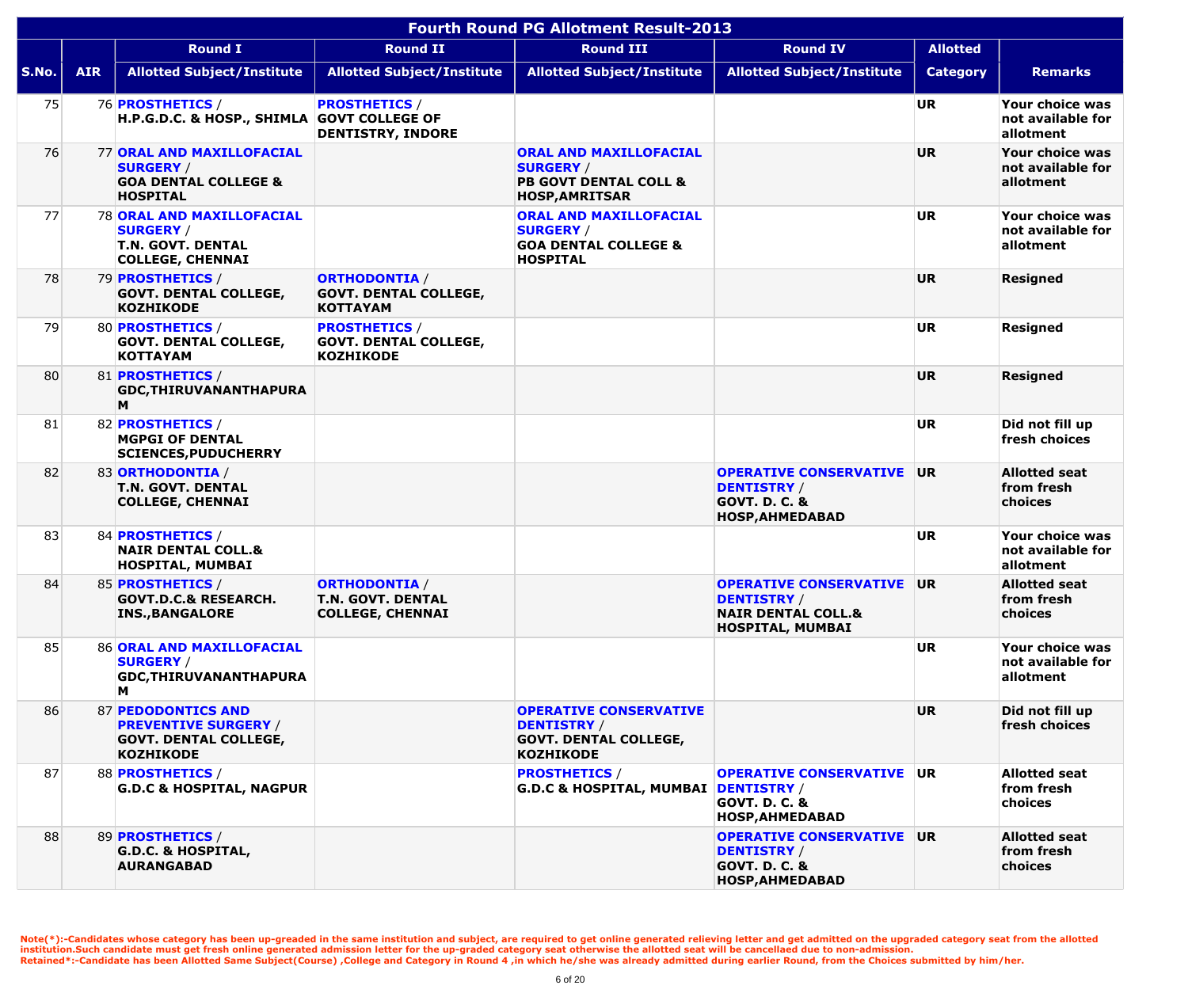|       |            |                                                                                                                |                                                                                                             | <b>Fourth Round PG Allotment Result-2013</b>                                                                       |                                                                             |                 |                                                   |
|-------|------------|----------------------------------------------------------------------------------------------------------------|-------------------------------------------------------------------------------------------------------------|--------------------------------------------------------------------------------------------------------------------|-----------------------------------------------------------------------------|-----------------|---------------------------------------------------|
|       |            | <b>Round I</b>                                                                                                 | <b>Round II</b>                                                                                             | <b>Round III</b>                                                                                                   | <b>Round IV</b>                                                             | <b>Allotted</b> |                                                   |
| S.No. | <b>AIR</b> | <b>Allotted Subject/Institute</b>                                                                              | <b>Allotted Subject/Institute</b>                                                                           | <b>Allotted Subject/Institute</b>                                                                                  | <b>Allotted Subject/Institute</b>                                           | <b>Category</b> | <b>Remarks</b>                                    |
| 89    |            | 90 PROSTHETICS /<br><b>DR.R.A.D.C &amp;</b><br><b>HOSP., KOLKATA</b>                                           |                                                                                                             |                                                                                                                    |                                                                             | <b>UR</b>       | <b>Not Reported</b><br><b>Seat Cancelled</b>      |
| 90    |            | 91 OPERATIVE CONSERVATIVE<br><b>DENTISTRY /</b><br><b>T.N. GOVT. DENTAL</b><br><b>COLLEGE, CHENNAI</b>         | <b>OPERATIVE CONSERVATIVE</b><br><b>DENTISTRY /</b><br><b>DR.R.A.D.C &amp;</b><br><b>HOSP., KOLKATA</b>     |                                                                                                                    |                                                                             | <b>UR</b>       | Your choice was<br>not available for<br>allotment |
| 91    |            | 92 PEDODONTICS AND<br><b>PREVENTIVE SURGERY /</b><br><b>GOVT.D.C. &amp; HOSPITAL,</b><br><b>PATIALA</b>        |                                                                                                             | <b>PERIODONTIA /</b><br>D.C, PT.B.D.S, PGIMS, ROHTAK                                                               |                                                                             | <b>UR</b>       | Did not fill up<br>fresh choices                  |
| 92    | 93         |                                                                                                                | <b>ORAL MEDICINE AND</b><br><b>RADIOLOGY</b> /<br><b>MAULANA AZAD INST&amp;</b><br><b>DENTAL SCI., N.D.</b> |                                                                                                                    |                                                                             | <b>UR</b>       | <b>Not Reported</b><br><b>Seat Cancelled</b>      |
| 93    |            | 94 <b>PROSTHETICS</b> /<br><b>GDC, THIRUVANANTHAPURA</b><br>M                                                  | <b>PROSTHETICS /</b><br><b>DR.R.A.D.C &amp;</b><br><b>HOSP., KOLKATA</b>                                    |                                                                                                                    |                                                                             | <b>UR</b>       | Your choice was<br>not available for<br>allotment |
| 94    |            | 95 PROSTHETICS /<br><b>GOA DENTAL COLLEGE &amp;</b><br><b>HOSPITAL</b>                                         | <b>PROSTHETICS /</b><br><b>GOVT.D.C.&amp; RESEARCH.</b><br><b>INS., BANGALORE</b>                           |                                                                                                                    |                                                                             | <b>UR</b>       | <b>Resigned</b>                                   |
| 95    |            | 96 OPERATIVE CONSERVATIVE<br><b>DENTISTRY /</b><br><b>T.N. GOVT. DENTAL</b><br><b>COLLEGE, CHENNAI</b>         | <b>OPERATIVE CONSERVATIVE</b><br><b>DENTISTRY /</b><br><b>GOA DENTAL COLLEGE &amp;</b><br><b>HOSPITAL</b>   |                                                                                                                    | <b>PEDODONTICS AND</b><br><b>PREVENTIVE SURGERY /</b><br>UCMS DENTAL, DELHI | <b>OBC</b>      | <b>Allotted seat</b><br>from fresh<br>choices     |
| 96    |            | 97 <b>PROSTHETICS</b> /<br><b>T.N. GOVT. DENTAL</b><br><b>COLLEGE, CHENNAI</b>                                 | <b>PROSTHETICS /</b><br><b>NAIR DENTAL COLL.&amp;</b><br>HOSPITAL, MUMBAI                                   | <b>PERIODONTIA /</b><br><b>GOVT. D. C. &amp;</b><br><b>HOSP, AHMEDABAD</b>                                         |                                                                             | <b>UR</b>       | <b>Not Reported</b><br><b>Seat Cancelled</b>      |
| 97    |            | 98 PEDODONTICS AND<br><b>PREVENTIVE SURGERY /</b><br><b>DR.R.A.D.C &amp;</b><br><b>HOSP., KOLKATA</b>          |                                                                                                             |                                                                                                                    |                                                                             | <b>UR</b>       | Your choice was<br>not available for<br>allotment |
| 98    |            | 99 PERIODONTIA /<br><b>GOVT. D. C. &amp;</b><br><b>HOSP, AHMEDABAD</b>                                         | <b>PEDODONTICS AND</b><br><b>PREVENTIVE SURGERY /</b><br>D.C, PT.B.D.S, PGIMS, ROHTAK                       |                                                                                                                    |                                                                             | <b>UR</b>       | Did not fill up<br>fresh choices                  |
| 99    |            | 100 PERIODONTIA /<br><b>PB GOVT DENTAL COLL &amp;</b><br><b>HOSP, AMRITSAR</b>                                 | <b>PERIODONTIA /</b><br>D.C, PT.B.D.S, PGIMS, ROHTAK H.P.G.D.C. & HOSP., SHIMLA                             | <b>ORTHODONTIA /</b>                                                                                               |                                                                             | <b>UR</b>       | Your choice was<br>not available for<br>allotment |
| 100   |            | <b>101 OPERATIVE CONSERVATIVE</b><br><b>DENTISTRY /</b><br><b>T.N. GOVT. DENTAL</b><br><b>COLLEGE, CHENNAI</b> |                                                                                                             |                                                                                                                    |                                                                             | <b>UR</b>       | Did not fill up<br>fresh choices                  |
| 101   |            | 102 PEDODONTICS AND<br><b>PREVENTIVE SURGERY /</b><br>H.P.G.D.C. & HOSP., SHIMLA                               |                                                                                                             | <b>PEDODONTICS AND</b><br><b>PREVENTIVE SURGERY /</b><br><b>PB GOVT DENTAL COLL &amp;</b><br><b>HOSP, AMRITSAR</b> |                                                                             | <b>UR</b>       | Your choice was<br>not available for<br>allotment |
| 102   |            | 103 PERIODONTIA /<br><b>GOVT. D. C. &amp;</b><br><b>HOSP, AHMEDABAD</b>                                        |                                                                                                             |                                                                                                                    |                                                                             | <b>UR</b>       | <b>Retained *</b>                                 |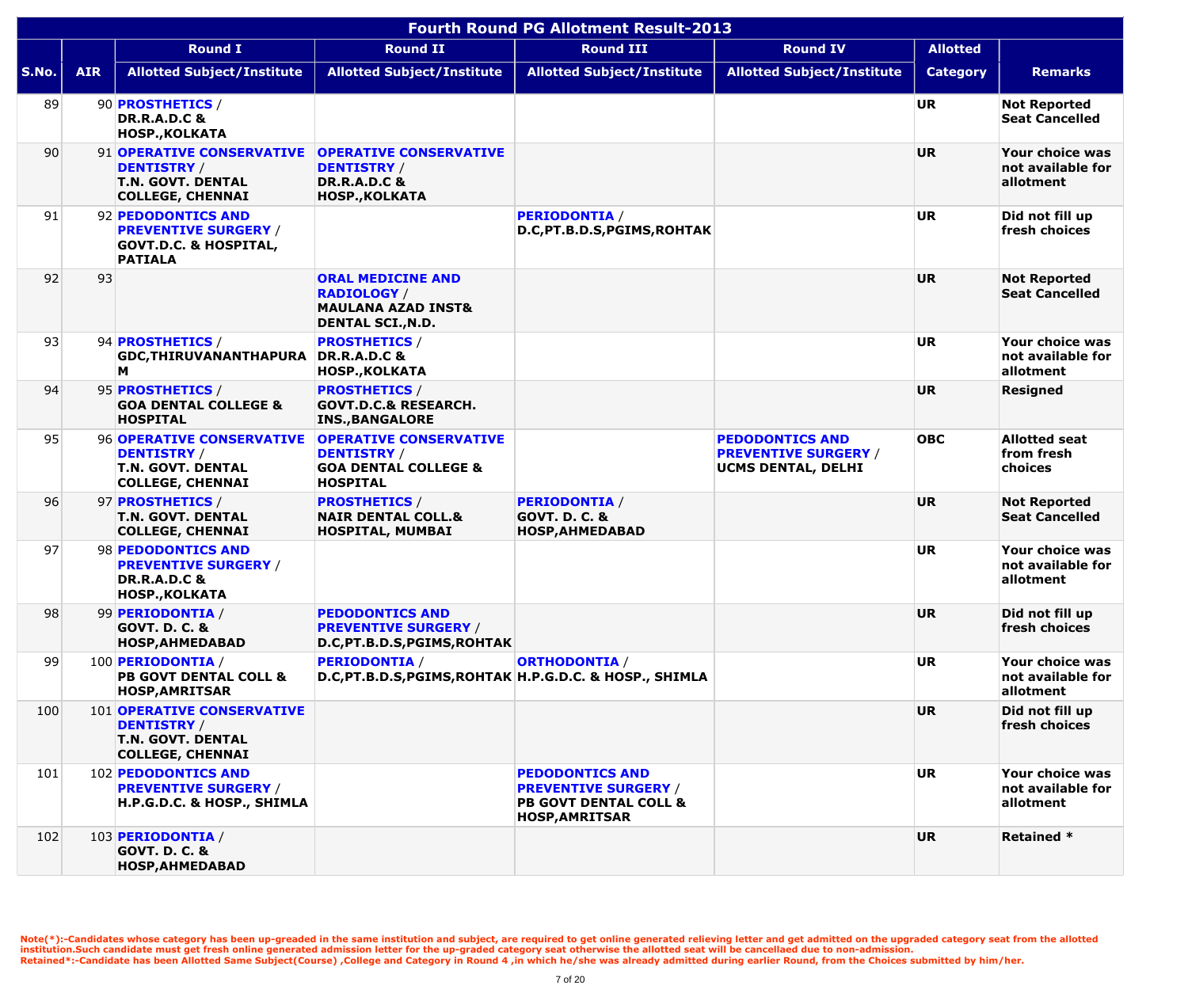|       | <b>Fourth Round PG Allotment Result-2013</b> |                                                                                                                 |                                                                                                                |                                                                                                                   |                                                                                                         |                 |                                                   |  |  |  |
|-------|----------------------------------------------|-----------------------------------------------------------------------------------------------------------------|----------------------------------------------------------------------------------------------------------------|-------------------------------------------------------------------------------------------------------------------|---------------------------------------------------------------------------------------------------------|-----------------|---------------------------------------------------|--|--|--|
|       |                                              | <b>Round I</b>                                                                                                  | <b>Round II</b>                                                                                                | <b>Round III</b>                                                                                                  | <b>Round IV</b>                                                                                         | <b>Allotted</b> |                                                   |  |  |  |
| S.No. | <b>AIR</b>                                   | <b>Allotted Subject/Institute</b>                                                                               | <b>Allotted Subject/Institute</b>                                                                              | <b>Allotted Subject/Institute</b>                                                                                 | <b>Allotted Subject/Institute</b>                                                                       | <b>Category</b> | <b>Remarks</b>                                    |  |  |  |
| 103   |                                              | 104 PEDODONTICS AND<br><b>PREVENTIVE SURGERY /</b><br><b>GOVT.D.C.&amp; RESEARCH.</b><br><b>INS., BANGALORE</b> |                                                                                                                |                                                                                                                   |                                                                                                         | <b>UR</b>       | Your choice was<br>not available for<br>allotment |  |  |  |
| 104   |                                              | 105 <b>PROSTHETICS</b> /<br><b>T.N. GOVT. DENTAL</b><br><b>COLLEGE, CHENNAI</b>                                 | <b>PROSTHETICS /</b><br><b>GOA DENTAL COLLEGE &amp;</b><br><b>HOSPITAL</b>                                     |                                                                                                                   |                                                                                                         | <b>UR</b>       | Your choice was<br>not available for<br>allotment |  |  |  |
| 105   |                                              | 106 ORAL AND MAXILLOFACIAL<br><b>SURGERY /</b><br><b>GOVT. DENTAL COLLEGE,</b><br><b>KOTTAYAM</b>               | <b>PROSTHETICS /</b><br><b>GDC, THIRUVANANTHAPURA</b><br>M                                                     |                                                                                                                   |                                                                                                         | <b>UR</b>       | <b>Resigned</b>                                   |  |  |  |
| 106   |                                              | 107 PEDODONTICS AND<br><b>PREVENTIVE SURGERY /</b><br>H.P.G.D.C. & HOSP., SHIMLA KOTTAYAM                       | <b>PROSTHETICS /</b><br><b>GOVT. DENTAL COLLEGE,</b>                                                           | <b>PROSTHETICS /</b><br>G.D.C & HOSPITAL, NAGPUR DENTISTRY /                                                      | <b>OPERATIVE CONSERVATIVE</b><br><b>GOA DENTAL COLLEGE &amp;</b><br><b>HOSPITAL</b>                     | UR.             | <b>Allotted seat</b><br>from fresh<br>choices     |  |  |  |
| 107   |                                              | 108 PEDODONTICS AND<br><b>PREVENTIVE SURGERY /</b><br><b>GOVT.D.C.&amp; RESEARCH.</b><br><b>INS., BANGALORE</b> |                                                                                                                |                                                                                                                   |                                                                                                         | <b>UR</b>       | <b>Not Reported</b><br><b>Seat Cancelled</b>      |  |  |  |
| 108   |                                              | 109 PEDODONTICS AND<br><b>PREVENTIVE SURGERY /</b><br><b>DR.R.A.D.C &amp;</b><br><b>HOSP., KOLKATA</b>          | <b>PROSTHETICS /</b><br><b>DR.R.A.D.C &amp;</b><br><b>HOSP., KOLKATA</b>                                       |                                                                                                                   |                                                                                                         | <b>UR</b>       | Your choice was<br>not available for<br>allotment |  |  |  |
| 109   |                                              | 110 <b>PROSTHETICS</b> /<br><b>T.N. GOVT. DENTAL</b><br><b>COLLEGE, CHENNAI</b>                                 | <b>PROSTHETICS /</b>                                                                                           | <b>PROSTHETICS /</b><br>H.P.G.D.C. & HOSP., SHIMLA GDC, THIRUVANANTHAPURA G.D.C & HOSPITAL, MUMBAI<br>Μ           | <b>PROSTHETICS /</b>                                                                                    | <b>UR</b>       | <b>Allotted seat</b><br>from fresh<br>choices     |  |  |  |
| 110   |                                              | 111 ORAL AND MAXILLOFACIAL<br><b>SURGERY /</b><br><b>GOVT. DENTAL COLLEGE,</b><br><b>KOZHIKODE</b>              | <b>OPERATIVE CONSERVATIVE</b><br><b>DENTISTRY /</b><br><b>T.N. GOVT. DENTAL</b><br><b>COLLEGE, CHENNAI</b>     | <b>ORTHODONTIA /</b><br><b>GDC, THIRUVANANTHAPURA</b><br>M                                                        | <b>OPERATIVE CONSERVATIVE</b><br><b>DENTISTRY /</b><br><b>DR.R.A.D.C &amp;</b><br><b>HOSP., KOLKATA</b> | <b>UR</b>       | <b>Allotted seat</b><br>from fresh<br>choices     |  |  |  |
| 111   |                                              | 112 ORAL AND MAXILLOFACIAL<br><b>SURGERY /</b><br><b>T.N. GOVT. DENTAL</b><br><b>COLLEGE, CHENNAI</b>           | <b>PEDODONTICS AND</b><br><b>PREVENTIVE SURGERY /</b><br><b>DR.R.A.D.C &amp;</b><br><b>HOSP., KOLKATA</b>      | <b>PEDODONTICS AND</b><br><b>PREVENTIVE SURGERY /</b><br><b>S.C.B.DENTAL</b><br><b>COLL&amp;HOSPITAL, CUTTACK</b> | <b>ORTHODONTIA /</b><br>GDC, THIRUVANANTHAPURA<br>M                                                     | UR.             | <b>Allotted seat</b><br>from fresh<br>choices     |  |  |  |
| 112   |                                              | 113 PERIODONTIA /<br><b>GOVT. D. C. &amp;</b><br><b>HOSP, AHMEDABAD</b>                                         |                                                                                                                |                                                                                                                   |                                                                                                         | <b>UR</b>       | <b>Not Reported</b><br><b>Seat Cancelled</b>      |  |  |  |
| 113   | 114                                          |                                                                                                                 | <b>ORAL AND MAXILLOFACIAL</b><br><b>SURGERY /</b><br><b>PB GOVT DENTAL COLL &amp;</b><br><b>HOSP, AMRITSAR</b> |                                                                                                                   |                                                                                                         | <b>UR</b>       | <b>Not Reported</b><br><b>Seat Cancelled</b>      |  |  |  |
| 114   |                                              | 115 ORAL AND MAXILLOFACIAL<br><b>SURGERY</b> /<br><b>T.N. GOVT. DENTAL</b><br><b>COLLEGE, CHENNAI</b>           |                                                                                                                |                                                                                                                   |                                                                                                         | <b>UR</b>       | Did not fill up<br>fresh choices                  |  |  |  |
| 115   |                                              | 116 ORAL AND MAXILLOFACIAL<br><b>SURGERY /</b><br><b>REGIONAL DENTAL</b><br><b>COLLEGE, GUWAHATI</b>            |                                                                                                                |                                                                                                                   |                                                                                                         | <b>UR</b>       | Your choice was<br>not available for<br>allotment |  |  |  |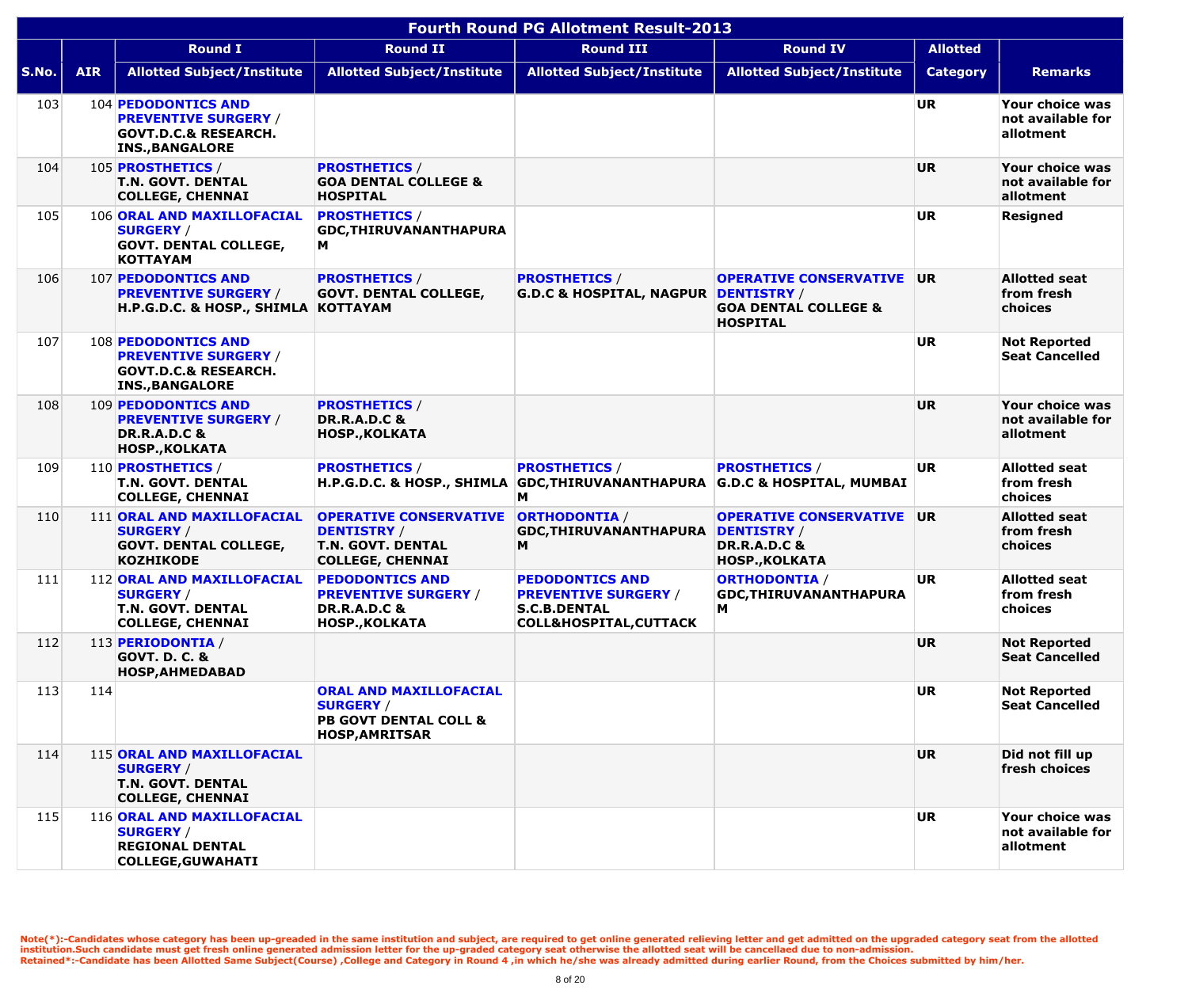|       | <b>Fourth Round PG Allotment Result-2013</b> |                                                                                                            |                                                                                                                    |                                                                                                                    |                                                                                                           |                 |                                                   |  |  |  |  |  |
|-------|----------------------------------------------|------------------------------------------------------------------------------------------------------------|--------------------------------------------------------------------------------------------------------------------|--------------------------------------------------------------------------------------------------------------------|-----------------------------------------------------------------------------------------------------------|-----------------|---------------------------------------------------|--|--|--|--|--|
|       |                                              | <b>Round I</b>                                                                                             | <b>Round II</b>                                                                                                    | <b>Round III</b>                                                                                                   | <b>Round IV</b>                                                                                           | <b>Allotted</b> |                                                   |  |  |  |  |  |
| S.No. | <b>AIR</b>                                   | <b>Allotted Subject/Institute</b>                                                                          | <b>Allotted Subject/Institute</b>                                                                                  | <b>Allotted Subject/Institute</b>                                                                                  | <b>Allotted Subject/Institute</b>                                                                         | <b>Category</b> | <b>Remarks</b>                                    |  |  |  |  |  |
| 116   |                                              | 117 ORAL AND MAXILLOFACIAL<br><b>SURGERY /</b><br><b>S.C.B.DENTAL</b><br><b>COLL&amp;HOSPITAL, CUTTACK</b> | <b>ORAL AND MAXILLOFACIAL</b><br><b>SURGERY /</b><br><b>DR.R.A.D.C &amp;</b><br><b>HOSP., KOLKATA</b>              |                                                                                                                    |                                                                                                           | <b>UR</b>       | Did not fill up<br>fresh choices                  |  |  |  |  |  |
| 117   |                                              | 118 PERIODONTIA /<br><b>G.D.C. &amp; HOSPITAL,</b><br><b>AURANGABAD</b>                                    | <b>PEDODONTICS AND</b><br><b>PREVENTIVE SURGERY /</b><br><b>GOVT.D.C.&amp; RESEARCH.</b><br><b>INS., BANGALORE</b> | <b>PEDODONTICS AND</b><br><b>PREVENTIVE SURGERY /</b><br><b>DR.R.A.D.C &amp;</b><br><b>HOSP., KOLKATA</b>          | <b>PROSTHETICS /</b><br><b>G.D.C. &amp; HOSPITAL,</b><br><b>AURANGABAD</b>                                | <b>UR</b>       | <b>Allotted seat</b><br>from fresh<br>choices     |  |  |  |  |  |
| 118   |                                              | 119 PERIODONTIA /<br><b>GOVT. DENTAL COLLEGE,</b><br><b>KOTTAYAM</b>                                       | <b>ORAL AND MAXILLOFACIAL</b><br><b>SURGERY /</b><br><b>GOVT. DENTAL COLLEGE,</b><br><b>KOZHIKODE</b>              |                                                                                                                    |                                                                                                           | <b>UR</b>       | <b>Resigned</b>                                   |  |  |  |  |  |
| 119   |                                              | 120 PERIODONTIA /<br><b>GOVT.D.C.&amp; RESEARCH.</b><br><b>INS., BANGALORE</b>                             | <b>OPERATIVE CONSERVATIVE</b><br><b>DENTISTRY /</b><br><b>T.N. GOVT. DENTAL</b><br><b>COLLEGE, CHENNAI</b>         |                                                                                                                    |                                                                                                           | <b>UR</b>       | <b>Retained *</b>                                 |  |  |  |  |  |
| 120   | 121                                          |                                                                                                            | <b>ORAL AND MAXILLOFACIAL</b><br><b>SURGERY /</b><br><b>PB GOVT DENTAL COLL &amp;</b><br><b>HOSP, AMRITSAR</b>     |                                                                                                                    |                                                                                                           | <b>UR</b>       | Your choice was<br>not available for<br>allotment |  |  |  |  |  |
| 121   |                                              | 122 PERIODONTIA /<br><b>GOVT. DENTAL COLLEGE,</b><br><b>KOZHIKODE</b>                                      | <b>ORAL AND MAXILLOFACIAL</b><br><b>SURGERY /</b><br><b>GOVT. DENTAL COLLEGE,</b><br><b>KOTTAYAM</b>               |                                                                                                                    |                                                                                                           | <b>UR</b>       | <b>Resigned</b>                                   |  |  |  |  |  |
| 122   |                                              | 123 ORAL PATHOLOGY /<br><b>NAIR DENTAL COLL.&amp;</b><br><b>HOSPITAL, MUMBAI</b>                           |                                                                                                                    |                                                                                                                    |                                                                                                           | <b>UR</b>       | <b>Not Reported</b><br><b>Seat Cancelled</b>      |  |  |  |  |  |
| 123   |                                              | 124 <b>PROSTHETICS</b> /<br><b>REGIONAL DENTAL</b><br><b>COLLEGE,GUWAHATI</b>                              |                                                                                                                    | <b>ORTHODONTIA /</b><br><b>T.N. GOVT. DENTAL</b><br><b>COLLEGE, CHENNAI</b>                                        |                                                                                                           | <b>UR</b>       | Your choice was<br>not available for<br>allotment |  |  |  |  |  |
| 124   |                                              | 125 PERIODONTIA /<br><b>DR.R.A.D.C &amp;</b><br><b>HOSP., KOLKATA</b>                                      | <b>PEDODONTICS AND</b><br><b>PREVENTIVE SURGERY /</b><br>H.P.G.D.C. & HOSP., SHIMLA                                | <b>OPERATIVE CONSERVATIVE</b><br><b>DENTISTRY</b> /<br><b>T.N. GOVT. DENTAL</b><br><b>COLLEGE, CHENNAI</b>         |                                                                                                           | <b>UR</b>       | <b>Resigned</b>                                   |  |  |  |  |  |
| 125   | 126                                          |                                                                                                            |                                                                                                                    | <b>ORAL AND MAXILLOFACIAL</b><br><b>SURGERY /</b><br><b>GOVT. DENTAL COLLEGE,</b><br><b>KOZHIKODE</b>              |                                                                                                           | <b>UR</b>       | Your choice was<br>not available for<br>allotment |  |  |  |  |  |
| 126   |                                              | 127 ORAL PATHOLOGY /<br><b>MGPGI OF DENTAL</b><br><b>SCIENCES, PUDUCHERRY</b>                              | <b>PERIODONTIA /</b><br><b>PB GOVT DENTAL COLL &amp;</b><br><b>HOSP, AMRITSAR</b>                                  | <b>PEDODONTICS AND</b><br><b>PREVENTIVE SURGERY /</b><br><b>GOVT.D.C.&amp; RESEARCH.</b><br><b>INS., BANGALORE</b> | <b>PEDODONTICS AND</b><br><b>PREVENTIVE SURGERY /</b><br><b>DR.R.A.D.C &amp;</b><br><b>HOSP., KOLKATA</b> | <b>UR</b>       | <b>Allotted seat</b><br>from fresh<br>choices     |  |  |  |  |  |
| 127   |                                              | 128 PERIODONTIA /<br><b>T.N. GOVT. DENTAL</b><br><b>COLLEGE, CHENNAI</b>                                   | <b>PROSTHETICS /</b><br><b>T.N. GOVT. DENTAL</b><br><b>COLLEGE, CHENNAI</b>                                        | <b>PROSTHETICS /</b><br><b>GDC, THIRUVANANTHAPURA</b><br>M                                                         |                                                                                                           | <b>UR</b>       | <b>Retained *</b>                                 |  |  |  |  |  |
| 128   |                                              | 129 PERIODONTIA /<br>DR.Z.A.D.C., FAC.OF<br><b>MEDICINE, ALIGARH</b>                                       |                                                                                                                    |                                                                                                                    |                                                                                                           | <b>OBC</b>      | <b>Not Reported</b><br><b>Seat Cancelled</b>      |  |  |  |  |  |
| 129   |                                              | 130 PERIODONTIA /<br>T.N. GOVT. DENTAL<br><b>COLLEGE, CHENNAI</b>                                          | ORAL AND MAXILLOFACIAL<br><b>SURGERY /</b><br><b>S.C.B.DENTAL</b><br><b>COLL&amp;HOSPITAL,CUTTACK</b>              | <b>PEDODONTICS AND</b><br><b>PREVENTIVE SURGERY /</b><br><b>GOVT.D.C. &amp; HOSPITAL,</b><br><b>PATIALA</b>        |                                                                                                           | <b>UR</b>       | Did not fill up<br>fresh choices                  |  |  |  |  |  |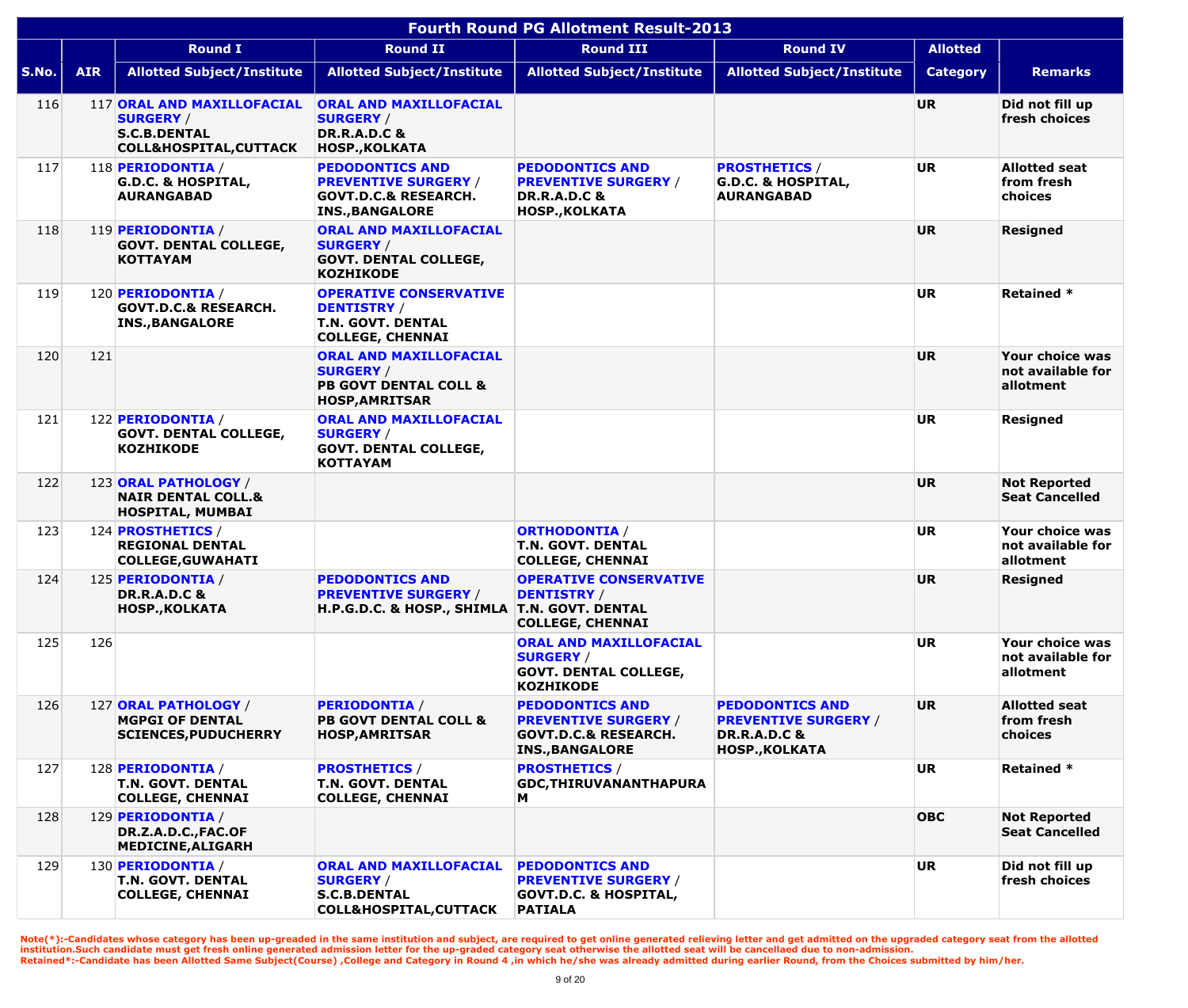|       | <b>Fourth Round PG Allotment Result-2013</b> |                                                                                                                 |                                                                                                          |                                                                                                      |                                                                                                                    |                 |                                                   |  |  |  |  |
|-------|----------------------------------------------|-----------------------------------------------------------------------------------------------------------------|----------------------------------------------------------------------------------------------------------|------------------------------------------------------------------------------------------------------|--------------------------------------------------------------------------------------------------------------------|-----------------|---------------------------------------------------|--|--|--|--|
|       |                                              | <b>Round I</b>                                                                                                  | <b>Round II</b>                                                                                          | <b>Round III</b>                                                                                     | <b>Round IV</b>                                                                                                    | <b>Allotted</b> |                                                   |  |  |  |  |
| S.No. | <b>AIR</b>                                   | <b>Allotted Subject/Institute</b>                                                                               | <b>Allotted Subject/Institute</b>                                                                        | <b>Allotted Subject/Institute</b>                                                                    | <b>Allotted Subject/Institute</b>                                                                                  | <b>Category</b> | <b>Remarks</b>                                    |  |  |  |  |
| 130   |                                              | <b>131 ORAL MEDICINE AND</b><br><b>RADIOLOGY /</b><br><b>NAIR DENTAL COLL.&amp;</b><br><b>HOSPITAL, MUMBAI</b>  |                                                                                                          |                                                                                                      | <b>ORAL MEDICINE AND</b><br><b>RADIOLOGY /</b><br><b>MAULANA AZAD INST&amp;</b><br><b>DENTAL SCI., N.D.</b>        | <b>UR</b>       | <b>Allotted seat</b><br>from fresh<br>choices     |  |  |  |  |
| 131   |                                              | 132 ORAL MEDICINE AND<br><b>RADIOLOGY /</b><br><b>MGPGI OF DENTAL</b><br><b>SCIENCES, PUDUCHERRY</b>            | <b>PROSTHETICS /</b><br><b>T.N. GOVT. DENTAL</b><br><b>COLLEGE, CHENNAI</b>                              | <b>PROSTHETICS /</b><br><b>PATNA DENTAL COLLEGE &amp;</b><br><b>HOSPITAL</b>                         |                                                                                                                    | <b>UR</b>       | Your choice was<br>not available for<br>allotment |  |  |  |  |
| 132   |                                              | 134 ORAL PATHOLOGY /<br><b>GOVT. D. C. &amp;</b><br><b>HOSP, AHMEDABAD</b>                                      | <b>ORAL MEDICINE AND</b><br><b>RADIOLOGY /</b><br><b>MGPGI OF DENTAL</b><br><b>SCIENCES, PUDUCHERRY</b>  | <b>ORAL AND MAXILLOFACIAL</b><br><b>SURGERY /</b><br><b>GOVT. DENTAL COLLEGE,</b><br><b>KOTTAYAM</b> |                                                                                                                    | <b>UR</b>       | Did not fill up<br>fresh choices                  |  |  |  |  |
| 133   | 135                                          |                                                                                                                 | <b>PROSTHETICS /</b><br><b>T.N. GOVT. DENTAL</b><br><b>COLLEGE, CHENNAI</b>                              | <b>PROSTHETICS /</b><br><b>GOVT. DENTAL COLLEGE,</b><br><b>KOZHIKODE</b>                             |                                                                                                                    | <b>UR</b>       | <b>Resigned</b>                                   |  |  |  |  |
| 134   |                                              | 136 ORAL MEDICINE AND<br><b>RADIOLOGY /</b><br><b>G.D.C &amp; HOSPITAL, MUMBAI</b>                              | <b>PERIODONTIA /</b><br><b>G.D.C. &amp; HOSPITAL, JAIPUR</b>                                             |                                                                                                      |                                                                                                                    | <b>UR</b>       | Did not fill up<br>fresh choices                  |  |  |  |  |
| 135   |                                              | 137 ORAL MEDICINE AND<br><b>RADIOLOGY /</b><br>G.D.C & HOSPITAL, MUMBAI   HOSPITAL, MUMBAI                      | <b>PERIODONTIA /</b><br><b>NAIR DENTAL COLL.&amp;</b>                                                    | <b>PROSTHETICS /</b><br>H.P.G.D.C. & HOSP., SHIMLA                                                   |                                                                                                                    | <b>UR</b>       | Your choice was<br>not available for<br>allotment |  |  |  |  |
| 136   | 138                                          |                                                                                                                 | <b>ORAL AND MAXILLOFACIAL</b><br><b>SURGERY /</b><br><b>T.N. GOVT. DENTAL</b><br><b>COLLEGE, CHENNAI</b> | <b>PERIODONTIA /</b><br><b>DR.R.A.D.C &amp;</b><br><b>HOSP., KOLKATA</b>                             |                                                                                                                    | <b>UR</b>       | <b>Not Reported</b><br><b>Seat Cancelled</b>      |  |  |  |  |
| 137   |                                              | <b>139 ORAL MEDICINE AND</b><br><b>RADIOLOGY</b> /<br><b>GOA DENTAL COLLEGE &amp;</b><br><b>HOSPITAL</b>        | <b>ORAL MEDICINE AND</b><br><b>RADIOLOGY</b> /<br><b>G.D.C &amp; HOSPITAL, MUMBAI</b>                    |                                                                                                      |                                                                                                                    | <b>UR</b>       | <b>Not Reported</b><br><b>Seat Cancelled</b>      |  |  |  |  |
| 138   | 140                                          |                                                                                                                 | <b>PERIODONTIA /</b><br><b>GOVT. DENTAL COLLEGE,</b><br><b>KOTTAYAM</b>                                  |                                                                                                      |                                                                                                                    | <b>UR</b>       | <b>Resigned</b>                                   |  |  |  |  |
| 139   |                                              | 141 ORAL MEDICINE AND<br><b>RADIOLOGY /</b><br><b>GOVT.D.C.&amp; RESEARCH.</b><br><b>INS., BANGALORE</b>        | <b>PERIODONTIA /</b><br><b>T.N. GOVT. DENTAL</b><br><b>COLLEGE, CHENNAI</b>                              | <b>PROSTHETICS /</b><br><b>T.N. GOVT. DENTAL</b><br><b>COLLEGE, CHENNAI</b>                          | <b>OPERATIVE CONSERVATIVE</b><br><b>DENTISTRY</b> /<br><b>T.N. GOVT. DENTAL</b><br><b>COLLEGE, CHENNAI</b>         | <b>UR</b>       | <b>Allotted seat</b><br>from fresh<br>choices     |  |  |  |  |
| 140   |                                              | <b>142 ORAL MEDICINE AND</b><br><b>RADIOLOGY /</b><br><b>GOVT.D.C.&amp; RESEARCH.</b><br><b>INS., BANGALORE</b> |                                                                                                          | <b>PROSTHETICS /</b><br><b>NAIR DENTAL COLL.&amp;</b><br><b>HOSPITAL, MUMBAI</b>                     | <b>PEDODONTICS AND</b><br><b>PREVENTIVE SURGERY /</b><br><b>GOVT.D.C.&amp; RESEARCH.</b><br><b>INS., BANGALORE</b> | UR.             | <b>Allotted seat</b><br>from fresh<br>choices     |  |  |  |  |
| 141   |                                              | 143 ORAL PATHOLOGY /<br><b>GOVT. DENTAL COLLEGE,</b><br><b>KOTTAYAM</b>                                         | <b>PERIODONTIA /</b><br><b>GOVT. DENTAL COLLEGE,</b><br><b>KOZHIKODE</b>                                 |                                                                                                      |                                                                                                                    | <b>UR</b>       | <b>Resigned</b>                                   |  |  |  |  |
| 142   | 144                                          |                                                                                                                 | <b>PERIODONTIA /</b><br><b>GOVT.D.C.&amp; RESEARCH.</b><br><b>INS., BANGALORE</b>                        |                                                                                                      |                                                                                                                    | <b>UR</b>       | <b>Not Reported</b><br><b>Seat Cancelled</b>      |  |  |  |  |
| 143   |                                              | 145 ORAL PATHOLOGY /<br><b>G.D.C &amp; HOSPITAL, MUMBAI</b>                                                     |                                                                                                          |                                                                                                      |                                                                                                                    | <b>UR</b>       | <b>Not Reported</b><br><b>Seat Cancelled</b>      |  |  |  |  |
| 144   |                                              | 146 ORAL PATHOLOGY /<br><b>GOVT. D. C. &amp;</b><br>HOSP, AHMEDABAD                                             | <b>PERIODONTIA /</b><br><b>GOVT. D. C. &amp;</b><br>HOSP, AHMEDABAD                                      |                                                                                                      |                                                                                                                    | <b>UR</b>       | Your choice was<br>not available for<br>allotment |  |  |  |  |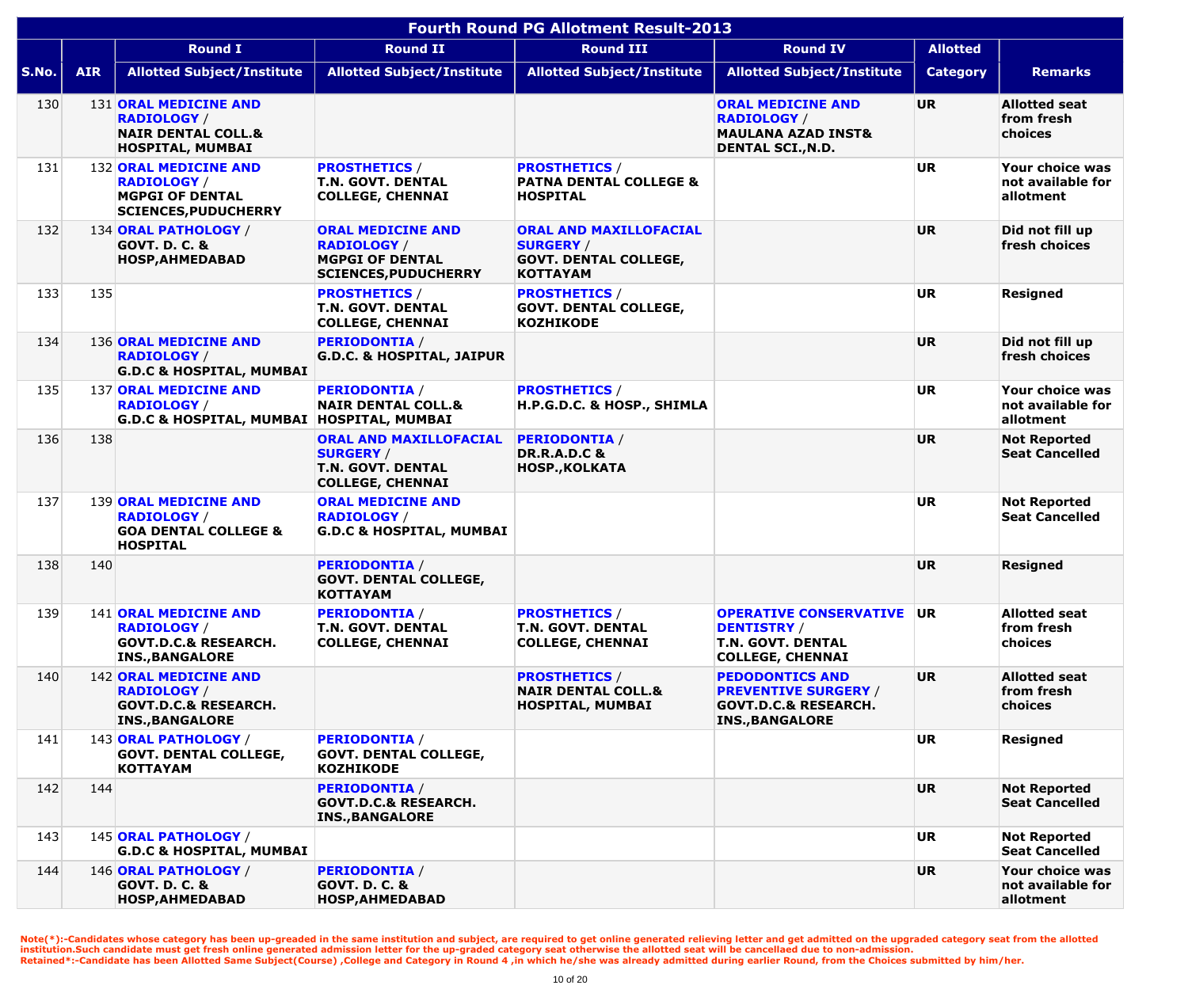|       | <b>Fourth Round PG Allotment Result-2013</b> |                                                                                   |                                                                                                      |                                                                                                               |                                                                                                             |                 |                                                   |  |  |  |  |
|-------|----------------------------------------------|-----------------------------------------------------------------------------------|------------------------------------------------------------------------------------------------------|---------------------------------------------------------------------------------------------------------------|-------------------------------------------------------------------------------------------------------------|-----------------|---------------------------------------------------|--|--|--|--|
|       |                                              | <b>Round I</b>                                                                    | <b>Round II</b>                                                                                      | <b>Round III</b>                                                                                              | <b>Round IV</b>                                                                                             | <b>Allotted</b> |                                                   |  |  |  |  |
| S.No. | <b>AIR</b>                                   | <b>Allotted Subject/Institute</b>                                                 | <b>Allotted Subject/Institute</b>                                                                    | <b>Allotted Subject/Institute</b>                                                                             | <b>Allotted Subject/Institute</b>                                                                           | <b>Category</b> | <b>Remarks</b>                                    |  |  |  |  |
| 145   | 147                                          |                                                                                   | <b>PERIODONTIA /</b><br><b>GOVT. D. C. &amp;</b><br><b>HOSP, AHMEDABAD</b>                           |                                                                                                               |                                                                                                             | <b>UR</b>       | <b>Not Reported</b><br><b>Seat Cancelled</b>      |  |  |  |  |
| 146   |                                              | 148 ORAL PATHOLOGY /<br><b>S.C.B.DENTAL</b><br><b>COLL&amp;HOSPITAL, CUTTACK</b>  | <b>PERIODONTIA /</b><br><b>DR.R.A.D.C &amp;</b><br><b>HOSP., KOLKATA</b>                             | <b>ORAL AND MAXILLOFACIAL</b><br><b>SURGERY /</b><br><b>S.C.B.DENTAL</b><br><b>COLL&amp;HOSPITAL, CUTTACK</b> |                                                                                                             | <b>UR</b>       | Did not fill up<br>fresh choices                  |  |  |  |  |
| 147   |                                              | 149 ORAL PATHOLOGY /<br>G.D.C & HOSPITAL, NAGPUR G.D.C. & HOSPITAL,               | <b>PERIODONTIA /</b><br><b>AURANGABAD</b>                                                            | <b>PEDODONTICS AND</b><br><b>PREVENTIVE SURGERY /</b><br><b>GOVT. DENTAL COLLEGE,</b><br><b>KOZHIKODE</b>     | <b>PEDODONTICS AND</b><br><b>PREVENTIVE SURGERY /</b><br><b>GOVT. D. C. &amp;</b><br><b>HOSP, AHMEDABAD</b> | <b>UR</b>       | <b>Allotted seat</b><br>from fresh<br>choices     |  |  |  |  |
| 148   |                                              | <b>150 ORAL MEDICINE AND</b><br><b>RADIOLOGY /</b><br>GDC, THIRUVANANTHAPURA<br>M | <b>PERIODONTIA /</b><br><b>T.N. GOVT. DENTAL</b><br><b>COLLEGE, CHENNAI</b>                          | <b>ORAL AND MAXILLOFACIAL</b><br><b>SURGERY /</b><br><b>T.N. GOVT. DENTAL</b><br><b>COLLEGE, CHENNAI</b>      | <b>PERIODONTIA /</b><br><b>GOVT. D. C. &amp;</b><br><b>HOSP, AHMEDABAD</b>                                  | <b>UR</b>       | <b>Allotted seat</b><br>from fresh<br>choices     |  |  |  |  |
| 149   | 151                                          |                                                                                   | <b>ORAL PATHOLOGY /</b><br><b>G.D.C &amp; HOSPITAL, MUMBAI</b>                                       |                                                                                                               |                                                                                                             | <b>UR</b>       | <b>Not Reported</b><br><b>Seat Cancelled</b>      |  |  |  |  |
| 150   |                                              | 152 ORAL PATHOLOGY /<br>GDC, THIRUVANANTHAPURA<br>M                               |                                                                                                      |                                                                                                               |                                                                                                             | <b>UR</b>       | <b>Resigned</b>                                   |  |  |  |  |
| 151   | 153                                          |                                                                                   |                                                                                                      |                                                                                                               | <b>PERIODONTIA /</b><br><b>DR.R.A.D.C &amp;</b><br><b>HOSP., KOLKATA</b>                                    | <b>UR</b>       | <b>Allotted in Fourth</b><br>round (first time)   |  |  |  |  |
| 152   |                                              | 154 ORAL PATHOLOGY /<br><b>GOA DENTAL COLLEGE &amp;</b><br><b>HOSPITAL</b>        | <b>ORAL MEDICINE AND</b><br><b>RADIOLOGY</b> /<br><b>GOA DENTAL COLLEGE &amp;</b><br><b>HOSPITAL</b> | <b>ORAL AND MAXILLOFACIAL</b><br><b>SURGERY /</b><br><b>T.N. GOVT. DENTAL</b><br><b>COLLEGE, CHENNAI</b>      |                                                                                                             | <b>UR</b>       | <b>Retained *</b>                                 |  |  |  |  |
| 153   |                                              | 155 ORAL PATHOLOGY /<br><b>G.D.C. &amp; HOSPITAL,</b><br><b>AURANGABAD</b>        | <b>ORAL MEDICINE AND</b><br><b>RADIOLOGY /</b><br><b>G.D.C &amp; HOSPITAL, MUMBAI</b>                |                                                                                                               |                                                                                                             | <b>UR</b>       | <b>Not Reported</b><br><b>Seat Cancelled</b>      |  |  |  |  |
| 154   |                                              | 156 ORAL PATHOLOGY /<br><b>G.D.C. &amp; HOSPITAL,</b><br><b>AURANGABAD</b>        | <b>ORAL PATHOLOGY /</b><br><b>GOVT. D. C. &amp;</b><br><b>HOSP, AHMEDABAD</b>                        | <b>PERIODONTIA /</b><br><b>NAIR DENTAL COLL.&amp;</b><br><b>HOSPITAL, MUMBAI</b>                              |                                                                                                             | <b>UR</b>       | Your choice was<br>not available for<br>allotment |  |  |  |  |
| 155   |                                              | 157 ORAL PATHOLOGY /<br>G.D.C & HOSPITAL, NAGPUR RADIOLOGY /                      | <b>ORAL MEDICINE AND</b><br><b>GOVT.D.C.&amp; RESEARCH.</b><br><b>INS., BANGALORE</b>                | <b>PROSTHETICS /</b><br>T.N. GOVT. DENTAL<br><b>COLLEGE, CHENNAI</b>                                          | <b>ORTHODONTIA /</b><br><b>T.N. GOVT. DENTAL</b><br><b>COLLEGE, CHENNAI</b>                                 | <b>UR</b>       | <b>Allotted seat</b><br>from fresh<br>choices     |  |  |  |  |
| 156   | 158                                          |                                                                                   | <b>PERIODONTIA /</b><br>DR.Z.A.D.C., FAC.OF<br><b>MEDICINE, ALIGARH</b>                              | <b>PROSTHETICS /</b><br><b>S.C.B.DENTAL</b><br><b>COLL&amp;HOSPITAL, CUTTACK</b>                              |                                                                                                             | <b>UR</b>       | <b>Resigned</b>                                   |  |  |  |  |
| 157   | 159                                          |                                                                                   | <b>ORAL PATHOLOGY /</b><br><b>GOVT. D. C. &amp;</b><br><b>HOSP, AHMEDABAD</b>                        |                                                                                                               |                                                                                                             | <b>UR</b>       | <b>Not Reported</b><br><b>Seat Cancelled</b>      |  |  |  |  |
| 158   | 160                                          |                                                                                   | <b>ORAL PATHOLOGY /</b><br><b>MGPGI OF DENTAL</b><br><b>SCIENCES, PUDUCHERRY</b>                     | <b>PERIODONTIA /</b><br><b>PB GOVT DENTAL COLL &amp;</b><br><b>HOSP, AMRITSAR</b>                             |                                                                                                             | <b>UR</b>       | Your choice was<br>not available for<br>allotment |  |  |  |  |
| 159   | 161                                          |                                                                                   | <b>ORAL MEDICINE AND</b><br><b>RADIOLOGY /</b><br>GDC, THIRUVANANTHAPURA<br>М                        |                                                                                                               |                                                                                                             | <b>UR</b>       | Resigned                                          |  |  |  |  |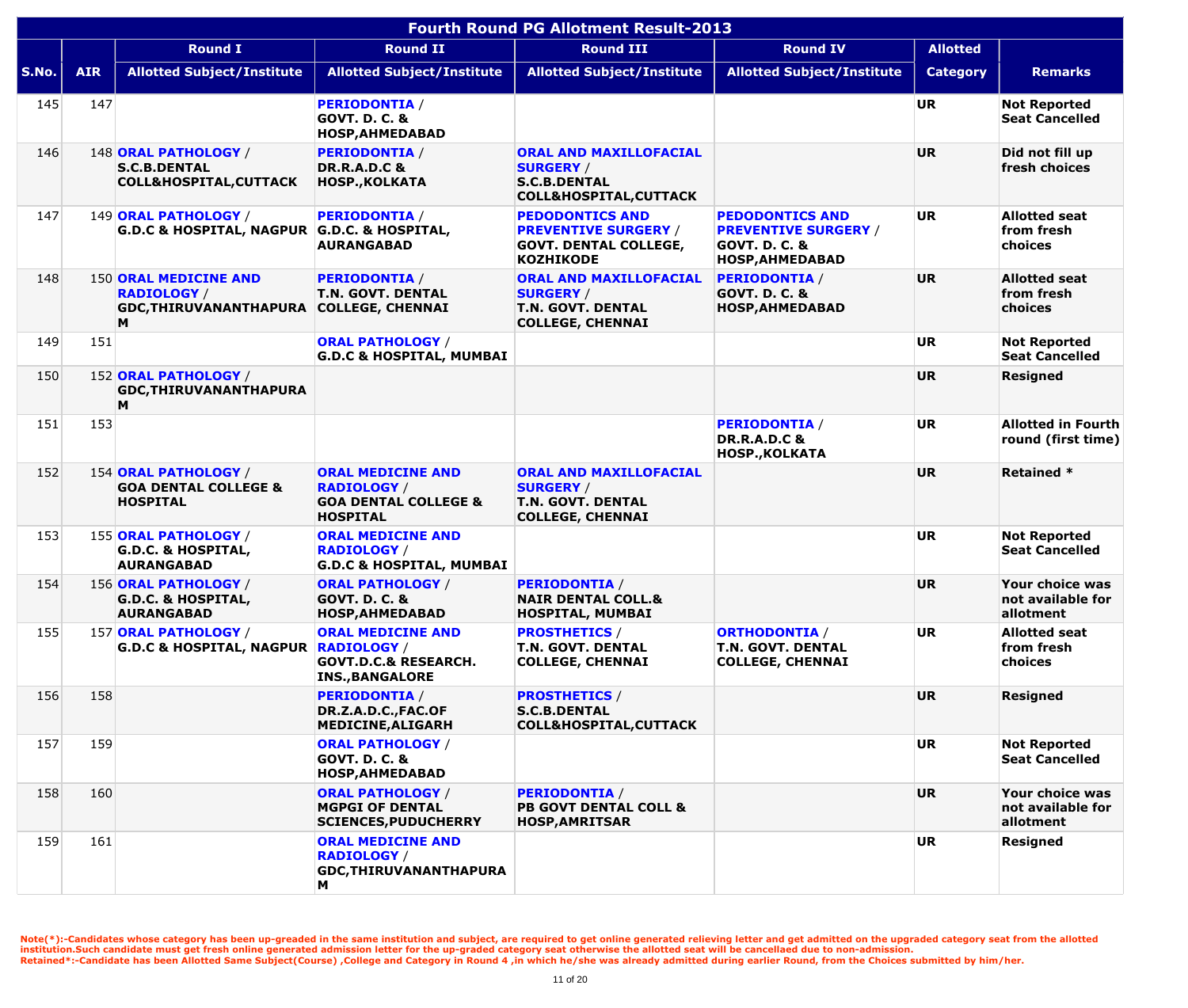|       | <b>Fourth Round PG Allotment Result-2013</b> |                                                                                |                                                                                     |                                                                                                         |                                                                                                                   |                 |                                                   |  |  |  |  |
|-------|----------------------------------------------|--------------------------------------------------------------------------------|-------------------------------------------------------------------------------------|---------------------------------------------------------------------------------------------------------|-------------------------------------------------------------------------------------------------------------------|-----------------|---------------------------------------------------|--|--|--|--|
|       |                                              | <b>Round I</b>                                                                 | <b>Round II</b>                                                                     | <b>Round III</b>                                                                                        | <b>Round IV</b>                                                                                                   | <b>Allotted</b> |                                                   |  |  |  |  |
| S.No. | <b>AIR</b>                                   | <b>Allotted Subject/Institute</b>                                              | <b>Allotted Subject/Institute</b>                                                   | <b>Allotted Subject/Institute</b>                                                                       | <b>Allotted Subject/Institute</b>                                                                                 | <b>Category</b> | <b>Remarks</b>                                    |  |  |  |  |
| 160   |                                              | 162 ORTHODONTIA /<br><b>MAULANA AZAD INST&amp;</b><br><b>DENTAL SCI., N.D.</b> |                                                                                     |                                                                                                         |                                                                                                                   | <b>SC</b>       | Did not fill up<br>fresh choices                  |  |  |  |  |
| 161   | 163                                          |                                                                                | <b>ORAL PATHOLOGY /</b><br><b>S.C.B.DENTAL</b><br><b>COLL&amp;HOSPITAL, CUTTACK</b> | <b>ORAL MEDICINE AND</b><br><b>RADIOLOGY /</b><br><b>MGPGI OF DENTAL</b><br><b>SCIENCES, PUDUCHERRY</b> |                                                                                                                   | <b>UR</b>       | Did not fill up<br>fresh choices                  |  |  |  |  |
| 162   | 164                                          |                                                                                | <b>ORAL PATHOLOGY /</b><br><b>GOVT. DENTAL COLLEGE,</b><br><b>KOTTAYAM</b>          |                                                                                                         |                                                                                                                   | <b>UR</b>       | <b>Not Reported</b><br><b>Seat Cancelled</b>      |  |  |  |  |
| 163   | 165                                          |                                                                                | <b>ORAL PATHOLOGY /</b><br><b>NAIR DENTAL COLL.&amp;</b><br><b>HOSPITAL, MUMBAI</b> | <b>ORAL PATHOLOGY /</b><br><b>S.C.B.DENTAL</b><br><b>COLL&amp;HOSPITAL, CUTTACK</b>                     | <b>PEDODONTICS AND</b><br><b>PREVENTIVE SURGERY /</b><br><b>S.C.B.DENTAL</b><br><b>COLL&amp;HOSPITAL, CUTTACK</b> | <b>UR</b>       | <b>Allotted seat</b><br>from fresh<br>choices     |  |  |  |  |
| 164   | 166                                          |                                                                                |                                                                                     | <b>PROSTHETICS /</b><br><b>GOVT. DENTAL COLLEGE,</b><br><b>KOTTAYAM</b>                                 | <b>PROSTHETICS /</b><br><b>GOVT. DENTAL COLLEGE,</b><br><b>KOZHIKODE</b>                                          | <b>UR</b>       | <b>Allotted seat</b><br>from fresh<br>choices     |  |  |  |  |
| 165   |                                              | 167 PERIODONTIA /<br>D.C, PT.B.D.S, PGIMS, ROHTAK                              |                                                                                     |                                                                                                         |                                                                                                                   | <b>SC</b>       | Your choice was<br>not available for<br>allotment |  |  |  |  |
| 166   | 168                                          |                                                                                | <b>ORAL PATHOLOGY /</b><br><b>G.D.C &amp; HOSPITAL, NAGPUR</b>                      | <b>PERIODONTIA /</b><br><b>GOVT.D.C.&amp; RESEARCH.</b><br><b>INS., BANGALORE</b>                       | <b>PROSTHETICS /</b><br><b>S.C.B.DENTAL</b><br><b>COLL&amp;HOSPITAL, CUTTACK</b>                                  | <b>UR</b>       | <b>Allotted seat</b><br>from fresh<br>choices     |  |  |  |  |
| 167   | 169                                          |                                                                                | <b>ORAL PATHOLOGY /</b><br><b>G.D.C. &amp; HOSPITAL,</b><br><b>AURANGABAD</b>       | <b>PEDODONTICS AND</b><br><b>PREVENTIVE SURGERY /</b><br>H.P.G.D.C. & HOSP., SHIMLA                     |                                                                                                                   | <b>UR</b>       | Your choice was<br>not available for<br>allotment |  |  |  |  |
| 168   | 170                                          |                                                                                | <b>ORAL PATHOLOGY /</b><br><b>GOA DENTAL COLLEGE &amp;</b><br><b>HOSPITAL</b>       | <b>PROSTHETICS /</b><br><b>REGIONAL DENTAL</b><br><b>COLLEGE, GUWAHATI</b>                              |                                                                                                                   | <b>UR</b>       | Your choice was<br>not available for<br>allotment |  |  |  |  |
| 169   | 171                                          |                                                                                | <b>ORAL PATHOLOGY /</b><br><b>G.D.C &amp; HOSPITAL, NAGPUR</b>                      | <b>PEDODONTICS AND</b><br><b>PREVENTIVE SURGERY /</b><br>H.P.G.D.C. & HOSP., SHIMLA   HOSPITAL, MUMBAI  | <b>PROSTHETICS /</b><br><b>NAIR DENTAL COLL.&amp;</b>                                                             | <b>UR</b>       | <b>Allotted seat</b><br>from fresh<br>choices     |  |  |  |  |
| 170   | 173                                          |                                                                                | <b>ORAL PATHOLOGY /</b><br><b>G.D.C. &amp; HOSPITAL,</b><br><b>AURANGABAD</b>       | <b>ORAL MEDICINE AND</b><br><b>RADIOLOGY</b> /<br><b>G.D.C &amp; HOSPITAL, MUMBAI KOTTAYAM</b>          | <b>PROSTHETICS /</b><br><b>GOVT. DENTAL COLLEGE,</b>                                                              | <b>UR</b>       | <b>Allotted seat</b><br>from fresh<br>choices     |  |  |  |  |
| 171   | 175                                          |                                                                                |                                                                                     | <b>PROSTHETICS /</b><br>T.N. GOVT. DENTAL<br><b>COLLEGE, CHENNAI</b>                                    |                                                                                                                   | <b>UR</b>       | <b>Not Reported</b><br><b>Seat Cancelled</b>      |  |  |  |  |
| 172   | 176                                          |                                                                                |                                                                                     | <b>PERIODONTIA /</b><br><b>GOVT. DENTAL COLLEGE,</b><br><b>KOZHIKODE</b>                                | <b>PROSTHETICS /</b><br><b>GOVT.D.C.&amp; RESEARCH.</b><br><b>INS., BANGALORE</b>                                 | <b>UR</b>       | <b>Allotted seat</b><br>from fresh<br>choices     |  |  |  |  |
| 173   | 177                                          |                                                                                |                                                                                     | <b>PERIODONTIA /</b><br><b>G.D.C. &amp; HOSPITAL,</b><br><b>AURANGABAD</b>                              | <b>PROSTHETICS /</b><br>GDC, THIRUVANANTHAPURA<br>Μ                                                               | <b>UR</b>       | <b>Allotted seat</b><br>from fresh<br>choices     |  |  |  |  |
| 174   | 179                                          |                                                                                |                                                                                     | <b>PERIODONTIA /</b><br><b>GOVT. DENTAL COLLEGE,</b><br><b>KOTTAYAM</b>                                 | <b>PROSTHETICS /</b><br><b>G.D.C &amp; HOSPITAL, NAGPUR</b>                                                       | <b>UR</b>       | <b>Allotted seat</b><br>from fresh<br>choices     |  |  |  |  |
| 175   | 180                                          |                                                                                |                                                                                     | <b>ORAL MEDICINE AND</b><br><b>RADIOLOGY /</b><br>GDC, THIRUVANANTHAPURA<br>M                           |                                                                                                                   | <b>UR</b>       | Resigned                                          |  |  |  |  |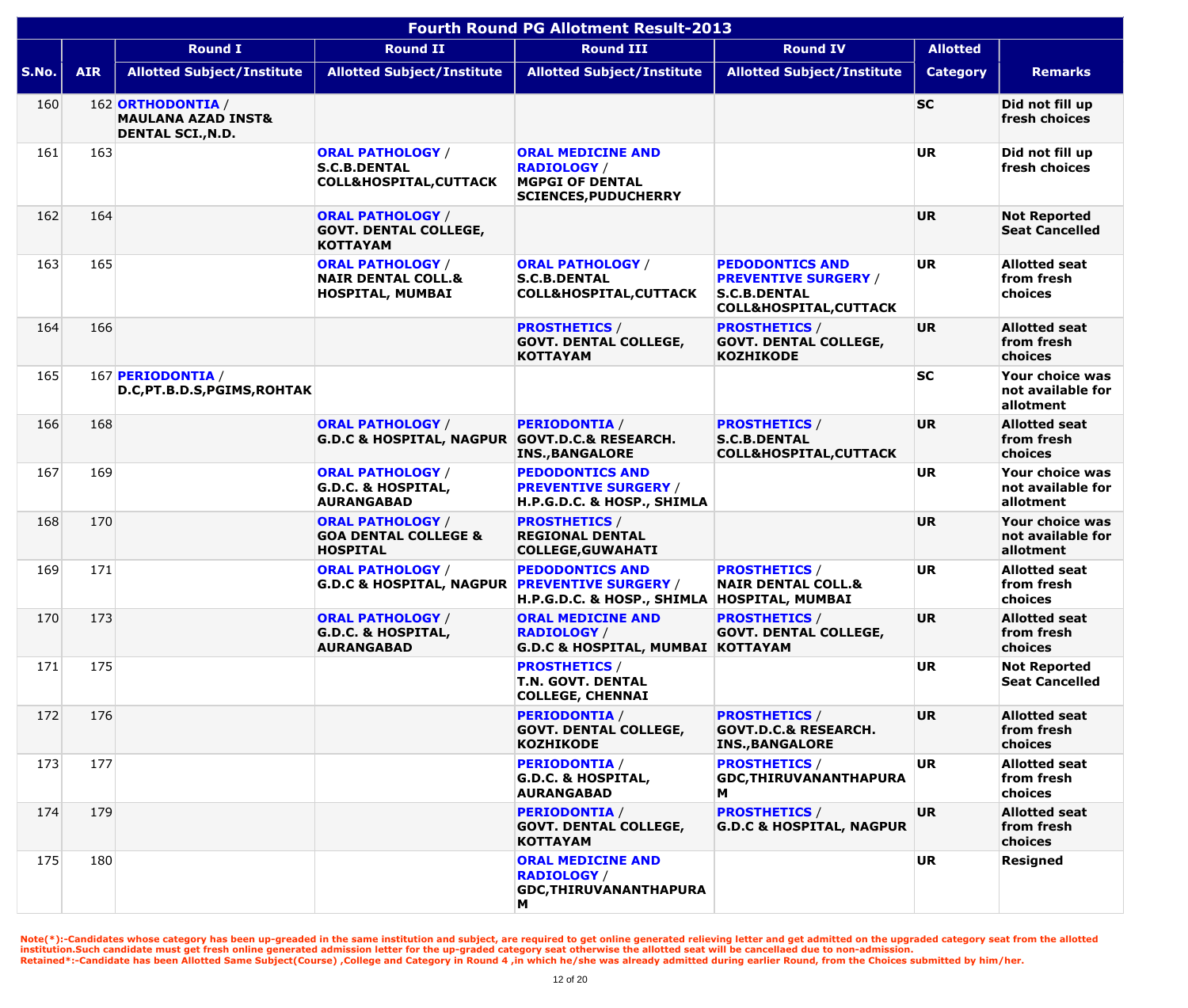|       | <b>Fourth Round PG Allotment Result-2013</b> |                                   |                                   |                                                                                                             |                                                                                                           |                 |                                                   |  |  |  |
|-------|----------------------------------------------|-----------------------------------|-----------------------------------|-------------------------------------------------------------------------------------------------------------|-----------------------------------------------------------------------------------------------------------|-----------------|---------------------------------------------------|--|--|--|
|       |                                              | <b>Round I</b>                    | <b>Round II</b>                   | <b>Round III</b>                                                                                            | <b>Round IV</b>                                                                                           | <b>Allotted</b> |                                                   |  |  |  |
| S.No. | <b>AIR</b>                                   | <b>Allotted Subject/Institute</b> | <b>Allotted Subject/Institute</b> | <b>Allotted Subject/Institute</b>                                                                           | <b>Allotted Subject/Institute</b>                                                                         | <b>Category</b> | <b>Remarks</b>                                    |  |  |  |
| 176   | 182                                          |                                   |                                   | <b>ORAL MEDICINE AND</b><br><b>RADIOLOGY /</b><br>G.D.C & HOSPITAL, MUMBAI FACULTY OF DEN.SCI.,             | <b>ORAL MEDICINE AND</b><br><b>RADIOLOGY</b> /<br><b>CSJMMU,LUCKNOW</b>                                   | <b>UR</b>       | <b>Allotted seat</b><br>from fresh<br>choices     |  |  |  |
| 177   | 184                                          |                                   |                                   | <b>ORAL PATHOLOGY /</b><br><b>NAIR DENTAL COLL.&amp;</b><br>HOSPITAL, MUMBAI                                | <b>ORAL MEDICINE AND</b><br><b>RADIOLOGY /</b><br><b>NAIR DENTAL COLL.&amp;</b><br>HOSPITAL, MUMBAI       | <b>UR</b>       | <b>Allotted seat</b><br>from fresh<br>choices     |  |  |  |
| 178   | 185                                          |                                   |                                   | <b>ORAL MEDICINE AND</b><br><b>RADIOLOGY /</b><br><b>GOVT.D.C.&amp; RESEARCH.</b><br><b>INS., BANGALORE</b> |                                                                                                           | UR.             | <b>Not Reported</b><br><b>Seat Cancelled</b>      |  |  |  |
| 179   | 187                                          |                                   |                                   | <b>PERIODONTIA /</b><br><b>T.N. GOVT. DENTAL</b><br><b>COLLEGE, CHENNAI</b>                                 | <b>ORTHODONTIA /</b><br><b>T.N. GOVT. DENTAL</b><br><b>COLLEGE, CHENNAI</b>                               | <b>UR</b>       | <b>Allotted seat</b><br>from fresh<br>choices     |  |  |  |
| 180   | 188                                          |                                   |                                   | <b>PERIODONTIA /</b><br><b>T.N. GOVT. DENTAL</b><br><b>COLLEGE, CHENNAI</b>                                 | <b>PERIODONTIA /</b><br><b>G.D.C. &amp; HOSPITAL,</b><br><b>AURANGABAD</b>                                | <b>UR</b>       | <b>Allotted seat</b><br>from fresh<br>choices     |  |  |  |
| 181   | 189                                          |                                   |                                   | <b>ORAL MEDICINE AND</b><br><b>RADIOLOGY /</b><br><b>GOA DENTAL COLLEGE &amp;</b><br><b>HOSPITAL</b>        |                                                                                                           | <b>UR</b>       | Your choice was<br>not available for<br>allotment |  |  |  |
| 182   | 190                                          |                                   |                                   | <b>PERIODONTIA /</b><br>DR.Z.A.D.C., FAC.OF<br><b>MEDICINE, ALIGARH</b>                                     |                                                                                                           | <b>OBC</b>      | <b>Not Reported</b><br><b>Seat Cancelled</b>      |  |  |  |
| 183   | 191                                          |                                   |                                   | <b>ORAL PATHOLOGY /</b><br><b>MGPGI OF DENTAL</b><br><b>SCIENCES, PUDUCHERRY</b>                            |                                                                                                           | <b>UR</b>       | Did not fill up<br>fresh choices                  |  |  |  |
| 184   | 192                                          |                                   |                                   | <b>ORAL MEDICINE AND</b><br><b>RADIOLOGY /</b><br><b>GOVT.D.C.&amp; RESEARCH.</b><br><b>INS., BANGALORE</b> |                                                                                                           | <b>UR</b>       | <b>Resigned</b>                                   |  |  |  |
| 185   | 193                                          |                                   |                                   | <b>ORAL MEDICINE AND</b><br><b>RADIOLOGY /</b><br><b>T.N. GOVT. DENTAL</b><br><b>COLLEGE, CHENNAI</b>       | <b>ORAL AND MAXILLOFACIAL</b><br><b>SURGERY /</b><br><b>T.N. GOVT. DENTAL</b><br><b>COLLEGE, CHENNAI</b>  | UR.             | <b>Allotted seat</b><br>from fresh<br>choices     |  |  |  |
| 186   | 194                                          |                                   |                                   | <b>ORAL PATHOLOGY /</b><br>G.D.C & HOSPITAL, MUMBAI PREVENTIVE SURGERY /                                    | <b>PEDODONTICS AND</b><br>H.P.G.D.C. & HOSP., SHIMLA                                                      | <b>UR</b>       | <b>Allotted seat</b><br>from fresh<br>choices     |  |  |  |
| 187   | 195                                          |                                   |                                   | <b>ORAL PATHOLOGY /</b><br><b>GOVT. D. C. &amp;</b><br><b>HOSP, AHMEDABAD</b>                               | <b>PEDODONTICS AND</b><br><b>PREVENTIVE SURGERY /</b><br><b>GOVT. DENTAL COLLEGE,</b><br><b>KOZHIKODE</b> | <b>UR</b>       | <b>Allotted seat</b><br>from fresh<br>choices     |  |  |  |
| 188   | 196                                          |                                   |                                   | <b>ORAL PATHOLOGY /</b><br><b>GOVT. D. C. &amp;</b><br><b>HOSP, AHMEDABAD</b>                               | <b>PROSTHETICS /</b><br><b>T.N. GOVT. DENTAL</b><br><b>COLLEGE, CHENNAI</b>                               | UR              | <b>Allotted seat</b><br>from fresh<br>choices     |  |  |  |
| 189   | 197                                          |                                   |                                   | <b>ORAL PATHOLOGY /</b><br><b>G.D.C &amp; HOSPITAL, NAGPUR</b>                                              |                                                                                                           | <b>UR</b>       | <b>Not Reported</b><br><b>Seat Cancelled</b>      |  |  |  |
| 190   | 198                                          |                                   |                                   | <b>ORAL PATHOLOGY /</b><br><b>G.D.C &amp; HOSPITAL, NAGPUR</b>                                              |                                                                                                           | UR              | <b>Not Reported</b><br><b>Seat Cancelled</b>      |  |  |  |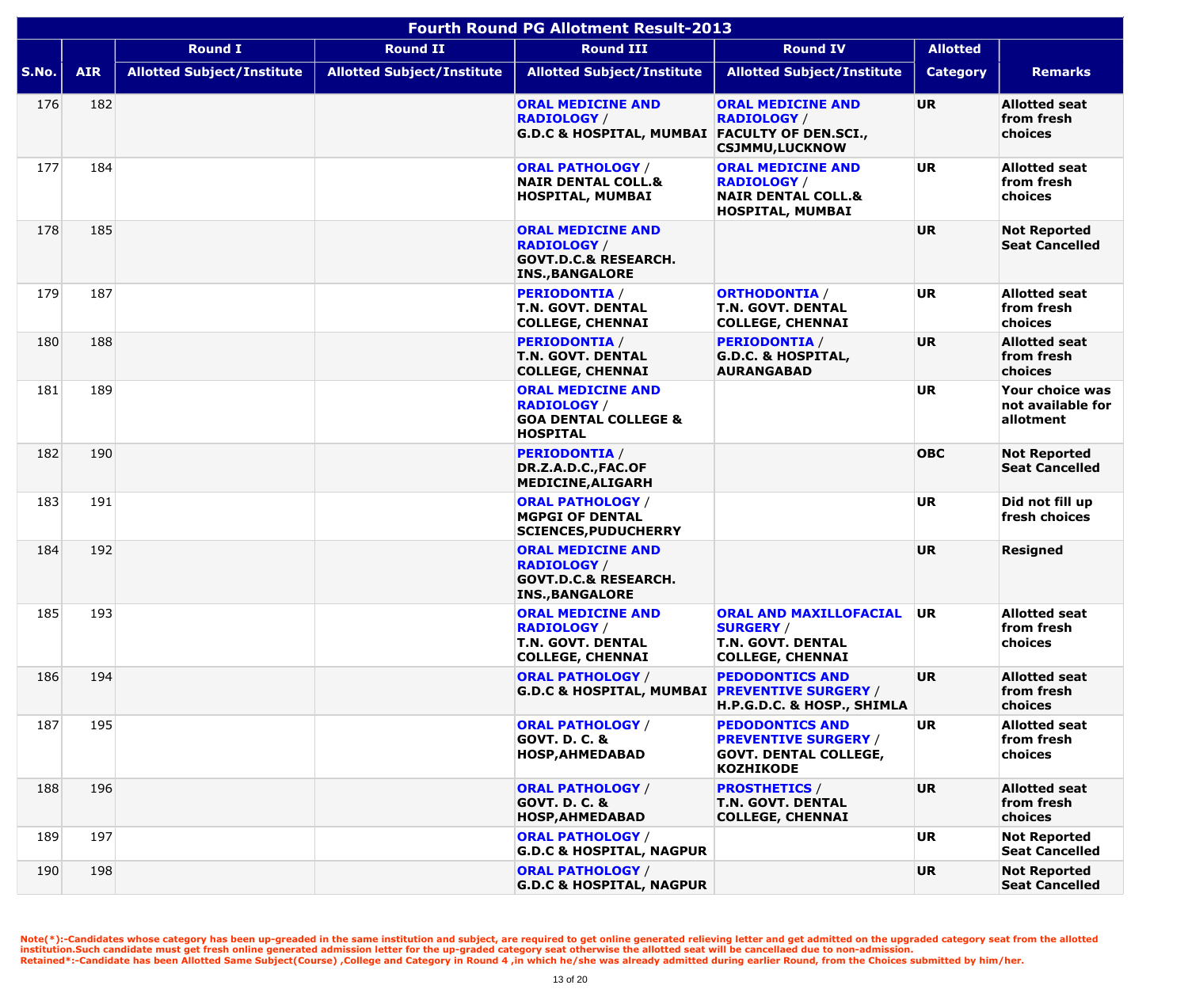|       | <b>Fourth Round PG Allotment Result-2013</b> |                                   |                                   |                                                                               |                                                                                                                    |                 |                                                 |  |  |
|-------|----------------------------------------------|-----------------------------------|-----------------------------------|-------------------------------------------------------------------------------|--------------------------------------------------------------------------------------------------------------------|-----------------|-------------------------------------------------|--|--|
|       |                                              | <b>Round I</b>                    | <b>Round II</b>                   | <b>Round III</b>                                                              | <b>Round IV</b>                                                                                                    | <b>Allotted</b> |                                                 |  |  |
| S.No. | <b>AIR</b>                                   | <b>Allotted Subject/Institute</b> | <b>Allotted Subject/Institute</b> | <b>Allotted Subject/Institute</b>                                             | <b>Allotted Subject/Institute</b>                                                                                  | <b>Category</b> | <b>Remarks</b>                                  |  |  |
| 191   | 199                                          |                                   |                                   | <b>ORAL PATHOLOGY /</b><br><b>G.D.C. &amp; HOSPITAL,</b><br><b>AURANGABAD</b> | <b>PROSTHETICS /</b><br><b>T.N. GOVT. DENTAL</b><br><b>COLLEGE, CHENNAI</b>                                        | <b>UR</b>       | <b>Allotted seat</b><br>from fresh<br>choices   |  |  |
| 192   | 200                                          |                                   |                                   |                                                                               | <b>PROSTHETICS /</b><br><b>T.N. GOVT. DENTAL</b><br><b>COLLEGE, CHENNAI</b>                                        | <b>UR</b>       | <b>Allotted in Fourth</b><br>round (first time) |  |  |
| 193   | 202                                          |                                   |                                   | <b>ORAL PATHOLOGY /</b><br><b>G.D.C. &amp; HOSPITAL,</b><br><b>AURANGABAD</b> | <b>PERIODONTIA /</b><br><b>GOVT.D.C.&amp; RESEARCH.</b><br><b>INS., BANGALORE</b>                                  | UR.             | <b>Allotted seat</b><br>from fresh<br>choices   |  |  |
| 194   | 204                                          |                                   |                                   | <b>ORAL PATHOLOGY /</b><br><b>GDC, THIRUVANANTHAPURA</b><br>M                 | <b>ORAL MEDICINE AND</b><br><b>RADIOLOGY</b> /<br><b>GOVT.D.C.&amp; RESEARCH.</b><br><b>INS., BANGALORE</b>        | <b>UR</b>       | <b>Allotted seat</b><br>from fresh<br>choices   |  |  |
| 195   | 206                                          |                                   |                                   | <b>ORAL PATHOLOGY /</b><br><b>GOA DENTAL COLLEGE &amp;</b><br><b>HOSPITAL</b> |                                                                                                                    | <b>UR</b>       | <b>Not Reported</b><br><b>Seat Cancelled</b>    |  |  |
| 196   | 208                                          |                                   |                                   | <b>ORAL PATHOLOGY /</b><br><b>GOVT. DENTAL COLLEGE,</b><br><b>KOTTAYAM</b>    |                                                                                                                    | <b>UR</b>       | <b>Not Reported</b><br><b>Seat Cancelled</b>    |  |  |
| 197   | 211                                          |                                   |                                   |                                                                               | <b>PERIODONTIA</b> /<br><b>GOVT. DENTAL COLLEGE,</b><br><b>KOTTAYAM</b>                                            | <b>UR</b>       | <b>Allotted in Fourth</b><br>round (first time) |  |  |
| 198   | 213                                          |                                   |                                   |                                                                               | <b>ORAL MEDICINE AND</b><br><b>RADIOLOGY</b> /<br><b>GOVT.D.C.&amp; RESEARCH.</b><br><b>INS., BANGALORE</b>        | UR.             | <b>Allotted in Fourth</b><br>round (first time) |  |  |
| 199   | 217                                          |                                   |                                   |                                                                               | <b>ORAL PATHOLOGY /</b><br><b>GOVT. D. C. &amp;</b><br><b>HOSP, AHMEDABAD</b>                                      | <b>UR</b>       | <b>Allotted in Fourth</b><br>round (first time) |  |  |
| 200   | 220                                          |                                   |                                   |                                                                               | <b>ORAL MEDICINE AND</b><br><b>RADIOLOGY</b> /<br><b>G.D.C &amp; HOSPITAL, MUMBAI</b>                              | <b>UR</b>       | <b>Allotted in Fourth</b><br>round (first time) |  |  |
| 201   | 222                                          |                                   |                                   |                                                                               | <b>PERIODONTIA /</b><br><b>GOVT. DENTAL COLLEGE,</b><br><b>KOZHIKODE</b>                                           | UR              | <b>Allotted in Fourth</b><br>round (first time) |  |  |
| 202   | 223                                          |                                   |                                   |                                                                               | <b>ORAL MEDICINE AND</b><br><b>RADIOLOGY /</b><br><b>G.D.C &amp; HOSPITAL, MUMBAI</b>                              | <b>UR</b>       | <b>Allotted in Fourth</b><br>round (first time) |  |  |
| 203   | 226                                          |                                   |                                   |                                                                               | <b>PERIODONTIA /</b><br><b>T.N. GOVT. DENTAL</b><br><b>COLLEGE, CHENNAI</b>                                        | UR              | <b>Allotted in Fourth</b><br>round (first time) |  |  |
| 204   | 229                                          |                                   |                                   |                                                                               | <b>PERIODONTIA /</b><br><b>T.N. GOVT. DENTAL</b><br><b>COLLEGE, CHENNAI</b>                                        | <b>UR</b>       | <b>Allotted in Fourth</b><br>round (first time) |  |  |
| 205   | 230                                          |                                   |                                   |                                                                               | <b>ORAL MEDICINE AND</b><br><b>RADIOLOGY /</b><br><b>GDC, THIRUVANANTHAPURA</b><br>M                               | UR.             | <b>Allotted in Fourth</b><br>round (first time) |  |  |
| 206   | 231                                          |                                   |                                   |                                                                               | <b>PEDODONTICS AND</b><br><b>PREVENTIVE SURGERY /</b><br><b>MAULANA AZAD INST&amp;</b><br><b>DENTAL SCI., N.D.</b> | <b>OBC</b>      | <b>Allotted in Fourth</b><br>round (first time) |  |  |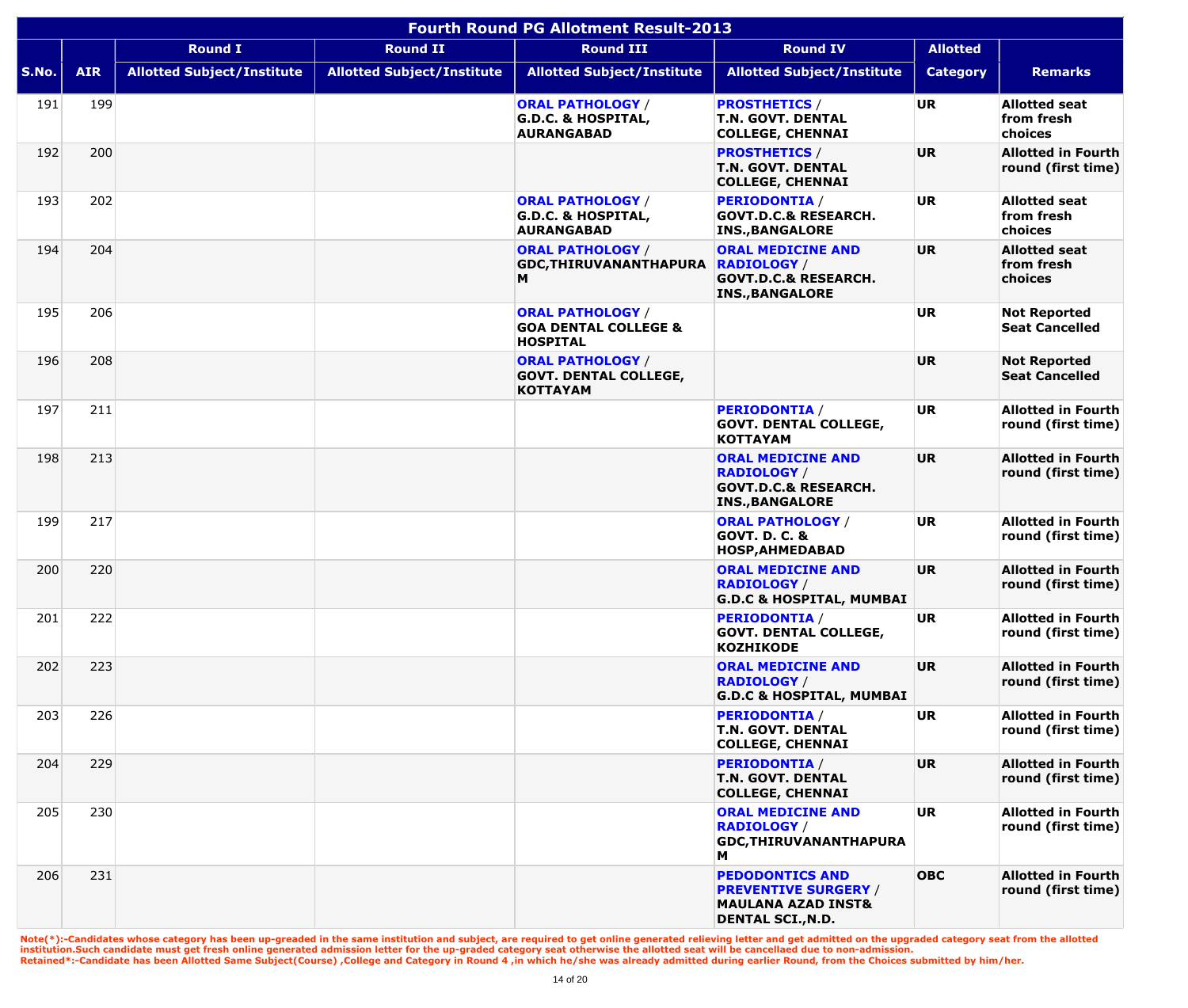|       | <b>Fourth Round PG Allotment Result-2013</b> |                                                                                                         |                                                                          |                                   |                                                                                                |                 |                                                   |  |  |  |
|-------|----------------------------------------------|---------------------------------------------------------------------------------------------------------|--------------------------------------------------------------------------|-----------------------------------|------------------------------------------------------------------------------------------------|-----------------|---------------------------------------------------|--|--|--|
|       |                                              | <b>Round I</b>                                                                                          | <b>Round II</b>                                                          | <b>Round III</b>                  | <b>Round IV</b>                                                                                | <b>Allotted</b> |                                                   |  |  |  |
| S.No. | <b>AIR</b>                                   | <b>Allotted Subject/Institute</b>                                                                       | <b>Allotted Subject/Institute</b>                                        | <b>Allotted Subject/Institute</b> | <b>Allotted Subject/Institute</b>                                                              | <b>Category</b> | <b>Remarks</b>                                    |  |  |  |
| 207   | 240                                          |                                                                                                         |                                                                          |                                   | <b>ORAL MEDICINE AND</b><br><b>RADIOLOGY /</b><br>T.N. GOVT. DENTAL<br><b>COLLEGE, CHENNAI</b> | <b>UR</b>       | <b>Allotted in Fourth</b><br>round (first time)   |  |  |  |
| 208   | 241                                          |                                                                                                         |                                                                          |                                   | <b>ORAL PATHOLOGY /</b><br><b>NAIR DENTAL COLL.&amp;</b><br>HOSPITAL, MUMBAI                   | <b>UR</b>       | <b>Allotted in Fourth</b><br>round (first time)   |  |  |  |
| 209   | 245                                          |                                                                                                         |                                                                          |                                   | <b>ORAL PATHOLOGY /</b><br><b>GOVT. D. C. &amp;</b><br>HOSP, AHMEDABAD                         | <b>UR</b>       | <b>Allotted in Fourth</b><br>round (first time)   |  |  |  |
| 210   | 247                                          |                                                                                                         |                                                                          |                                   | <b>ORAL PATHOLOGY /</b><br><b>G.D.C &amp; HOSPITAL, MUMBAI</b>                                 | <b>UR</b>       | <b>Allotted in Fourth</b><br>round (first time)   |  |  |  |
| 211   | 250                                          |                                                                                                         |                                                                          |                                   | <b>ORAL PATHOLOGY /</b><br><b>G.D.C &amp; HOSPITAL, NAGPUR</b>                                 | <b>UR</b>       | <b>Allotted in Fourth</b><br>round (first time)   |  |  |  |
| 212   | 253                                          |                                                                                                         |                                                                          |                                   | <b>ORAL PATHOLOGY /</b><br><b>G.D.C &amp; HOSPITAL, NAGPUR</b>                                 | <b>UR</b>       | <b>Allotted in Fourth</b><br>round (first time)   |  |  |  |
| 213   | 256                                          |                                                                                                         |                                                                          |                                   | <b>PERIODONTIA /</b><br>DR.Z.A.D.C., FAC.OF<br>MEDICINE, ALIGARH                               | <b>OBC</b>      | <b>Allotted in Fourth</b><br>round (first time)   |  |  |  |
| 214   | 258                                          |                                                                                                         |                                                                          |                                   | <b>ORAL PATHOLOGY /</b><br><b>G.D.C. &amp; HOSPITAL,</b><br><b>AURANGABAD</b>                  | <b>UR</b>       | <b>Allotted in Fourth</b><br>round (first time)   |  |  |  |
| 215   | 264                                          |                                                                                                         |                                                                          |                                   | <b>ORAL PATHOLOGY /</b><br><b>S.C.B.DENTAL</b><br><b>COLL&amp;HOSPITAL, CUTTACK</b>            | <b>UR</b>       | <b>Allotted in Fourth</b><br>round (first time)   |  |  |  |
| 216   | 265                                          |                                                                                                         |                                                                          |                                   | <b>ORAL PATHOLOGY /</b><br><b>G.D.C. &amp; HOSPITAL,</b><br><b>AURANGABAD</b>                  | <b>UR</b>       | <b>Allotted in Fourth</b><br>round (first time)   |  |  |  |
| 217   | 266                                          |                                                                                                         |                                                                          |                                   | <b>ORAL PATHOLOGY /</b><br>GDC, THIRUVANANTHAPURA<br>М                                         | <b>UR</b>       | <b>Allotted in Fourth</b><br>round (first time)   |  |  |  |
| 218   | 268                                          |                                                                                                         |                                                                          |                                   | <b>ORAL PATHOLOGY /</b><br><b>GOA DENTAL COLLEGE &amp;</b><br><b>HOSPITAL</b>                  | <b>UR</b>       | <b>Allotted in Fourth</b><br>round (first time)   |  |  |  |
| 219   | 269                                          |                                                                                                         |                                                                          |                                   | <b>ORAL PATHOLOGY /</b><br><b>GOVT. DENTAL COLLEGE,</b><br><b>KOTTAYAM</b>                     | <b>UR</b>       | <b>Allotted in Fourth</b><br>round (first time)   |  |  |  |
| 220   |                                              | <b>320 OPERATIVE CONSERVATIVE</b><br><b>DENTISTRY /</b><br>DR.Z.A.D.C., FAC.OF<br>MEDICINE, ALIGARH     |                                                                          |                                   |                                                                                                | <b>SC</b>       | <b>Not Reported</b><br><b>Seat Cancelled</b>      |  |  |  |
| 221   |                                              | 365 <b>PROSTHETICS</b> /<br><b>G.D.C. &amp; HOSPITAL, JAIPUR</b>                                        |                                                                          |                                   |                                                                                                | <b>SC</b>       | Your choice was<br>not available for<br>allotment |  |  |  |
| 222   |                                              | 389 <b>PROSTHETICS</b> /<br><b>G.D.C. &amp; HOSPITAL,</b><br><b>AURANGABAD</b>                          |                                                                          |                                   |                                                                                                | <b>SC</b>       | Did not fill up<br>fresh choices                  |  |  |  |
| 223   |                                              | <b>393 OPERATIVE CONSERVATIVE</b><br><b>DENTISTRY /</b><br>G.D.C & HOSPITAL, NAGPUR DR.Z.A.D.C., FAC.OF | <b>OPERATIVE CONSERVATIVE</b><br><b>DENTISTRY /</b><br>MEDICINE, ALIGARH |                                   |                                                                                                | <b>SC</b>       | Your choice was<br>not available for<br>allotment |  |  |  |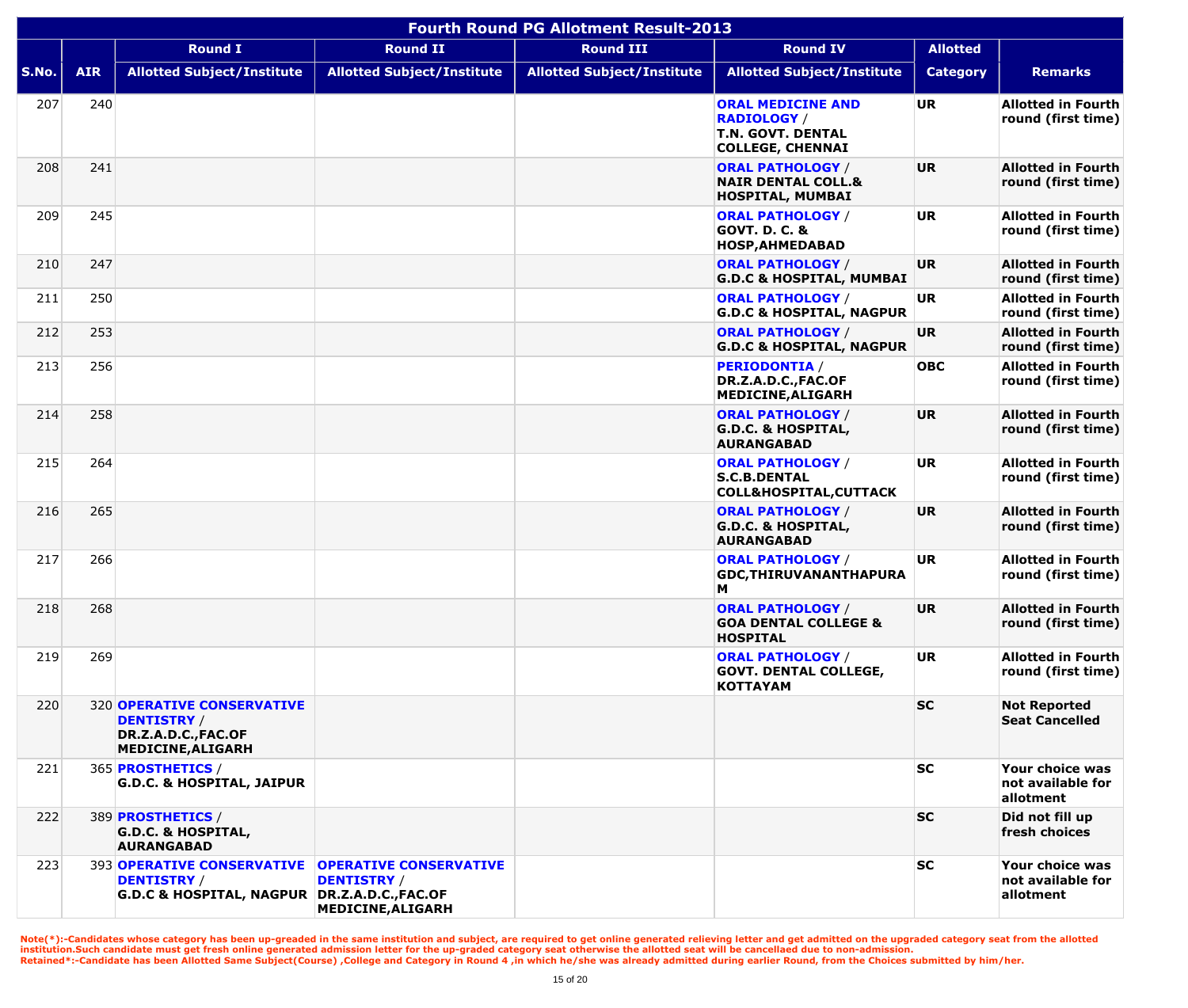|       | <b>Fourth Round PG Allotment Result-2013</b> |                                                                                                             |                                                                                                              |                                                                                            |                                   |                 |                                                   |  |  |  |
|-------|----------------------------------------------|-------------------------------------------------------------------------------------------------------------|--------------------------------------------------------------------------------------------------------------|--------------------------------------------------------------------------------------------|-----------------------------------|-----------------|---------------------------------------------------|--|--|--|
|       |                                              | <b>Round I</b>                                                                                              | <b>Round II</b>                                                                                              | <b>Round III</b>                                                                           | <b>Round IV</b>                   | <b>Allotted</b> |                                                   |  |  |  |
| S.No. | <b>AIR</b>                                   | <b>Allotted Subject/Institute</b>                                                                           | <b>Allotted Subject/Institute</b>                                                                            | <b>Allotted Subject/Institute</b>                                                          | <b>Allotted Subject/Institute</b> | <b>Category</b> | <b>Remarks</b>                                    |  |  |  |
| 224   |                                              | 415 ORAL AND MAXILLOFACIAL<br><b>SURGERY /</b><br><b>GOVT. D. C. &amp;</b><br><b>HOSP, AHMEDABAD</b>        |                                                                                                              |                                                                                            |                                   | <b>SC</b>       | <b>Not Reported</b><br><b>Seat Cancelled</b>      |  |  |  |
| 225   | 487                                          |                                                                                                             | <b>OPERATIVE CONSERVATIVE</b><br><b>DENTISTRY /</b><br><b>G.D.C &amp; HOSPITAL, NAGPUR</b>                   |                                                                                            |                                   | <b>SC</b>       | <b>Not Reported</b><br><b>Seat Cancelled</b>      |  |  |  |
| 226   |                                              | 490 ORAL AND MAXILLOFACIAL<br><b>SURGERY /</b><br><b>NAIR DENTAL COLL.&amp;</b><br><b>HOSPITAL, MUMBAI</b>  |                                                                                                              |                                                                                            |                                   | <b>SC</b>       | Did not fill up<br>fresh choices                  |  |  |  |
| 227   |                                              | 500 PROSTHETICS /<br><b>PB GOVT DENTAL COLL &amp;</b><br><b>HOSP, AMRITSAR</b>                              |                                                                                                              |                                                                                            |                                   | <b>SC</b>       | Did not fill up<br>fresh choices                  |  |  |  |
| 228   |                                              | 538 PERIODONTIA /<br><b>FACULTY OF DEN.SCI.,</b><br><b>CSJMMU,LUCKNOW</b>                                   |                                                                                                              |                                                                                            |                                   | <b>SC</b>       | Did not fill up<br>fresh choices                  |  |  |  |
| 229   |                                              | 553 ORAL AND MAXILLOFACIAL<br><b>SURGERY /</b><br><b>FACULTY OF DEN.SCI.,</b><br><b>CSJMMU,LUCKNOW</b>      |                                                                                                              |                                                                                            |                                   | <b>SC</b>       | <b>Not Reported</b><br><b>Seat Cancelled</b>      |  |  |  |
| 230   |                                              | 576 OPERATIVE CONSERVATIVE<br><b>DENTISTRY /</b><br><b>MGPGI OF DENTAL</b><br><b>SCIENCES, PUDUCHERRY</b>   |                                                                                                              |                                                                                            |                                   | <b>SC</b>       | <b>Not Reported</b><br><b>Seat Cancelled</b>      |  |  |  |
| 231   |                                              | <b>577 OPERATIVE CONSERVATIVE</b><br><b>DENTISTRY /</b><br>GDC, THIRUVANANTHAPURA<br>M                      |                                                                                                              |                                                                                            |                                   | <b>SC</b>       | Your choice was<br>not available for<br>allotment |  |  |  |
| 232   |                                              | 613 ORTHODONTIA /<br><b>GOA DENTAL COLLEGE &amp;</b><br><b>HOSPITAL</b>                                     |                                                                                                              |                                                                                            |                                   | <b>SC</b>       | Did not fill up<br>fresh choices                  |  |  |  |
| 233   |                                              | 642 ORTHODONTIA /<br><b>GOVT. DENTAL COLLEGE,</b><br><b>KOTTAYAM</b>                                        |                                                                                                              |                                                                                            |                                   | <b>SC</b>       | <b>Resigned</b>                                   |  |  |  |
| 234   |                                              | 654 <b>PROSTHETICS</b> /<br><b>GOVT. D. C. &amp;</b><br><b>HOSP, AHMEDABAD</b>                              | <b>OPERATIVE CONSERVATIVE</b><br><b>DENTISTRY</b> /<br><b>MGPGI OF DENTAL</b><br><b>SCIENCES, PUDUCHERRY</b> |                                                                                            |                                   | <b>SC</b>       | Did not fill up<br>fresh choices                  |  |  |  |
| 235   |                                              | 697 PERIODONTIA /<br><b>NAIR DENTAL COLL.&amp;</b><br>HOSPITAL, MUMBAI                                      |                                                                                                              | <b>OPERATIVE CONSERVATIVE</b><br><b>DENTISTRY /</b><br><b>G.D.C &amp; HOSPITAL, NAGPUR</b> |                                   | <b>SC</b>       | Did not fill up<br>fresh choices                  |  |  |  |
| 236   |                                              | 704 ORAL AND MAXILLOFACIAL<br><b>SURGERY /</b><br><b>GOVT.D.C.&amp; RESEARCH.</b><br><b>INS., BANGALORE</b> | <b>PROSTHETICS /</b><br><b>GOVT. D. C. &amp;</b><br><b>HOSP, AHMEDABAD</b>                                   |                                                                                            |                                   | <b>SC</b>       | Your choice was<br>not available for<br>allotment |  |  |  |
| 237   |                                              | 718 ORAL AND MAXILLOFACIAL<br><b>SURGERY /</b><br>H.P.G.D.C. & HOSP., SHIMLA FACULTY OF DEN.SCI.,           | ORAL AND MAXILLOFACIAL<br><b>SURGERY /</b><br><b>CSJMMU,LUCKNOW</b>                                          |                                                                                            |                                   | <b>SC</b>       | Your choice was<br>not available for<br>allotment |  |  |  |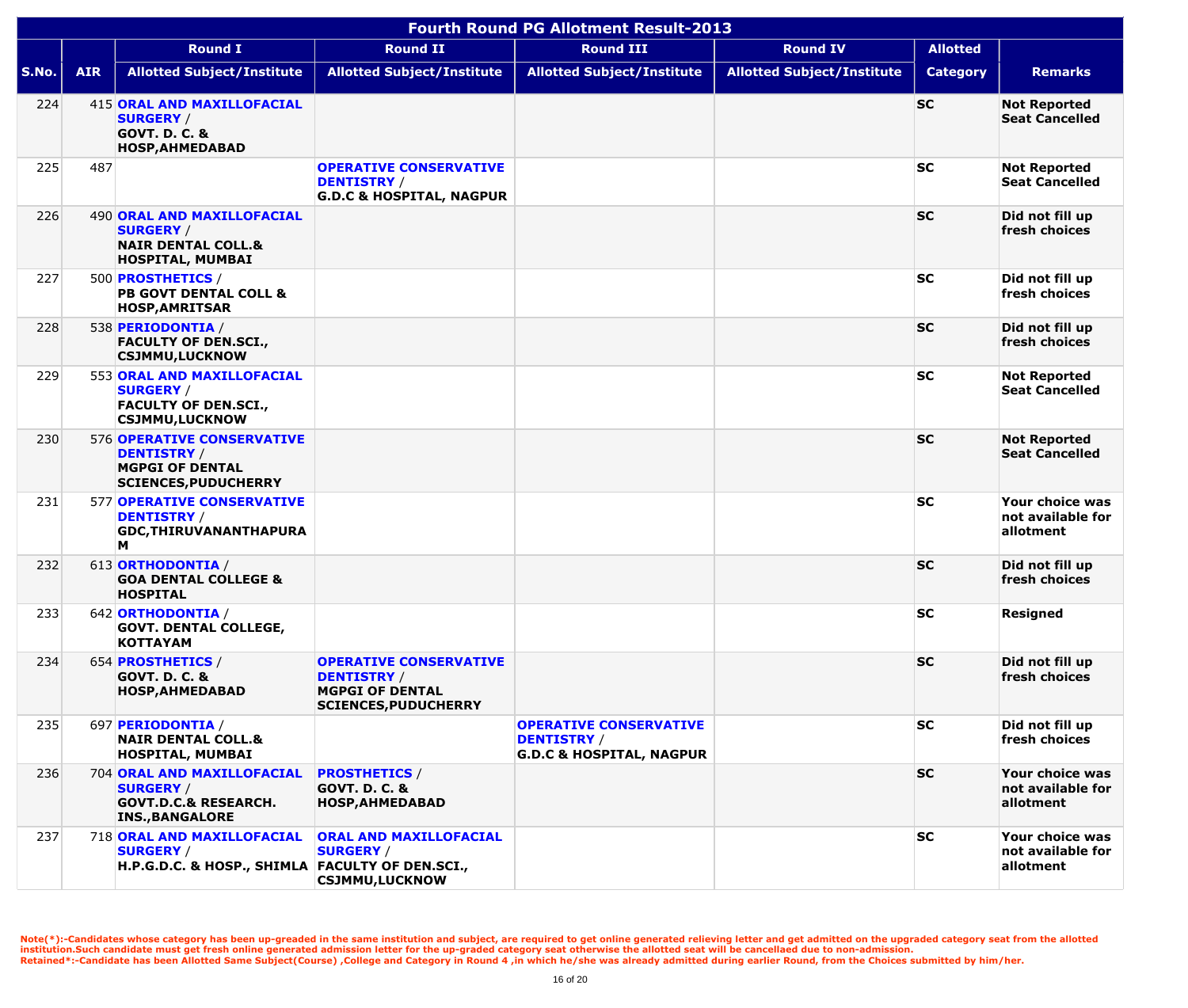|       | <b>Fourth Round PG Allotment Result-2013</b> |                                                                                                                |                                                                                                                |                                                                                                         |                                   |                 |                                                   |  |  |  |
|-------|----------------------------------------------|----------------------------------------------------------------------------------------------------------------|----------------------------------------------------------------------------------------------------------------|---------------------------------------------------------------------------------------------------------|-----------------------------------|-----------------|---------------------------------------------------|--|--|--|
|       |                                              | <b>Round I</b>                                                                                                 | <b>Round II</b>                                                                                                | <b>Round III</b>                                                                                        | <b>Round IV</b>                   | <b>Allotted</b> |                                                   |  |  |  |
| S.No. | <b>AIR</b>                                   | <b>Allotted Subject/Institute</b>                                                                              | <b>Allotted Subject/Institute</b>                                                                              | <b>Allotted Subject/Institute</b>                                                                       | <b>Allotted Subject/Institute</b> | <b>Category</b> | <b>Remarks</b>                                    |  |  |  |
| 238   |                                              | <b>764 ORAL AND MAXILLOFACIAL</b><br><b>SURGERY /</b><br><b>MGPGI OF DENTAL</b><br><b>SCIENCES, PUDUCHERRY</b> |                                                                                                                |                                                                                                         |                                   | <b>ST</b>       | <b>Not Reported</b><br><b>Seat Cancelled</b>      |  |  |  |
| 239   |                                              | 773 PERIODONTIA /<br><b>T.N. GOVT. DENTAL</b><br><b>COLLEGE, CHENNAI</b>                                       | <b>ORAL AND MAXILLOFACIAL</b><br><b>SURGERY /</b><br><b>GOVT.D.C.&amp; RESEARCH.</b><br><b>INS., BANGALORE</b> |                                                                                                         |                                   | <b>SC</b>       | <b>Resigned</b>                                   |  |  |  |
| 240   |                                              | <b>783 PEDODONTICS AND</b><br><b>PREVENTIVE SURGERY /</b><br><b>GDC, THIRUVANANTHAPURA</b><br>M                |                                                                                                                | ORAL AND MAXILLOFACIAL<br><b>SURGERY /</b><br><b>GOVT.D.C.&amp; RESEARCH.</b><br><b>INS., BANGALORE</b> |                                   | <b>SC</b>       | Did not fill up<br>fresh choices                  |  |  |  |
| 241   |                                              | 822 PERIODONTIA /<br><b>GOVT.D.C.&amp; RESEARCH.</b><br><b>INS., BANGALORE</b>                                 | <b>ORAL AND MAXILLOFACIAL</b><br><b>SURGERY /</b><br><b>GOVT. D. C. &amp;</b><br><b>HOSP, AHMEDABAD</b>        |                                                                                                         |                                   | <b>SC</b>       | Your choice was<br>not available for<br>allotment |  |  |  |
| 242   | 824                                          |                                                                                                                | <b>ORAL AND MAXILLOFACIAL</b><br><b>SURGERY /</b><br>H.P.G.D.C. & HOSP., SHIMLA                                |                                                                                                         |                                   | <b>SC</b>       | Your choice was<br>not available for<br>allotment |  |  |  |
| 243   |                                              | 847 PERIODONTIA /<br><b>DR.R.A.D.C &amp;</b><br><b>HOSP., KOLKATA</b>                                          | <b>PERIODONTIA /</b><br><b>GOVT.D.C.&amp; RESEARCH.</b><br><b>INS., BANGALORE</b>                              |                                                                                                         |                                   | <b>SC</b>       | Your choice was<br>not available for<br>allotment |  |  |  |
| 244   |                                              | <b>851 OPERATIVE CONSERVATIVE</b><br><b>DENTISTRY /</b><br><b>G.D.C. &amp; HOSPITAL, JAIPUR</b>                |                                                                                                                |                                                                                                         |                                   | <b>ST</b>       | Your choice was<br>not available for<br>allotment |  |  |  |
| 245   |                                              | 879 PERIODONTIA /<br><b>GOVT COLLEGE OF</b><br><b>DENTISTRY, INDORE</b>                                        |                                                                                                                |                                                                                                         |                                   | <b>SC</b>       | Your choice was<br>not available for<br>allotment |  |  |  |
| 246   |                                              | 889 PERIODONTIA /<br><b>GOVT.D.C. &amp; HOSPITAL,</b><br><b>PATIALA</b>                                        |                                                                                                                |                                                                                                         |                                   | <b>SC</b>       | Your choice was<br>not available for<br>allotment |  |  |  |
| 247   |                                              | 910 PERIODONTIA /<br><b>GOA DENTAL COLLEGE &amp;</b><br><b>HOSPITAL</b>                                        |                                                                                                                |                                                                                                         |                                   | <b>SC</b>       | <b>Not Reported</b><br><b>Seat Cancelled</b>      |  |  |  |
| 248   |                                              | 945 <b>PROSTHETICS</b> /<br><b>GOVT. D. C. &amp;</b><br><b>HOSP, AHMEDABAD</b>                                 |                                                                                                                |                                                                                                         |                                   | <b>ST</b>       | Did not fill up<br>fresh choices                  |  |  |  |
| 249   |                                              | 1084 ORAL MEDICINE AND<br><b>RADIOLOGY /</b><br><b>GOVT. DENTAL COLLEGE,</b><br><b>KOZHIKODE</b>               |                                                                                                                |                                                                                                         |                                   | <b>SC</b>       | <b>Not Reported</b><br><b>Seat Cancelled</b>      |  |  |  |
| 250   |                                              | 1090 ORAL PATHOLOGY /<br><b>DR.R.A.D.C &amp;</b><br><b>HOSP., KOLKATA</b>                                      | <b>PERIODONTIA /</b><br><b>DR.R.A.D.C &amp;</b><br><b>HOSP., KOLKATA</b>                                       |                                                                                                         |                                   | <b>SC</b>       | <b>Resigned</b>                                   |  |  |  |
| 251   |                                              | 1108 PERIODONTIA /<br><b>REGIONAL DENTAL</b><br><b>COLLEGE, GUWAHATI</b>                                       |                                                                                                                |                                                                                                         |                                   | <b>SC</b>       | <b>Resigned</b>                                   |  |  |  |
| 252   |                                              | 1120 ORAL MEDICINE AND<br><b>RADIOLOGY /</b><br><b>T.N. GOVT. DENTAL</b><br><b>COLLEGE, CHENNAI</b>            |                                                                                                                |                                                                                                         |                                   | <b>SC</b>       | <b>Not Reported</b><br><b>Seat Cancelled</b>      |  |  |  |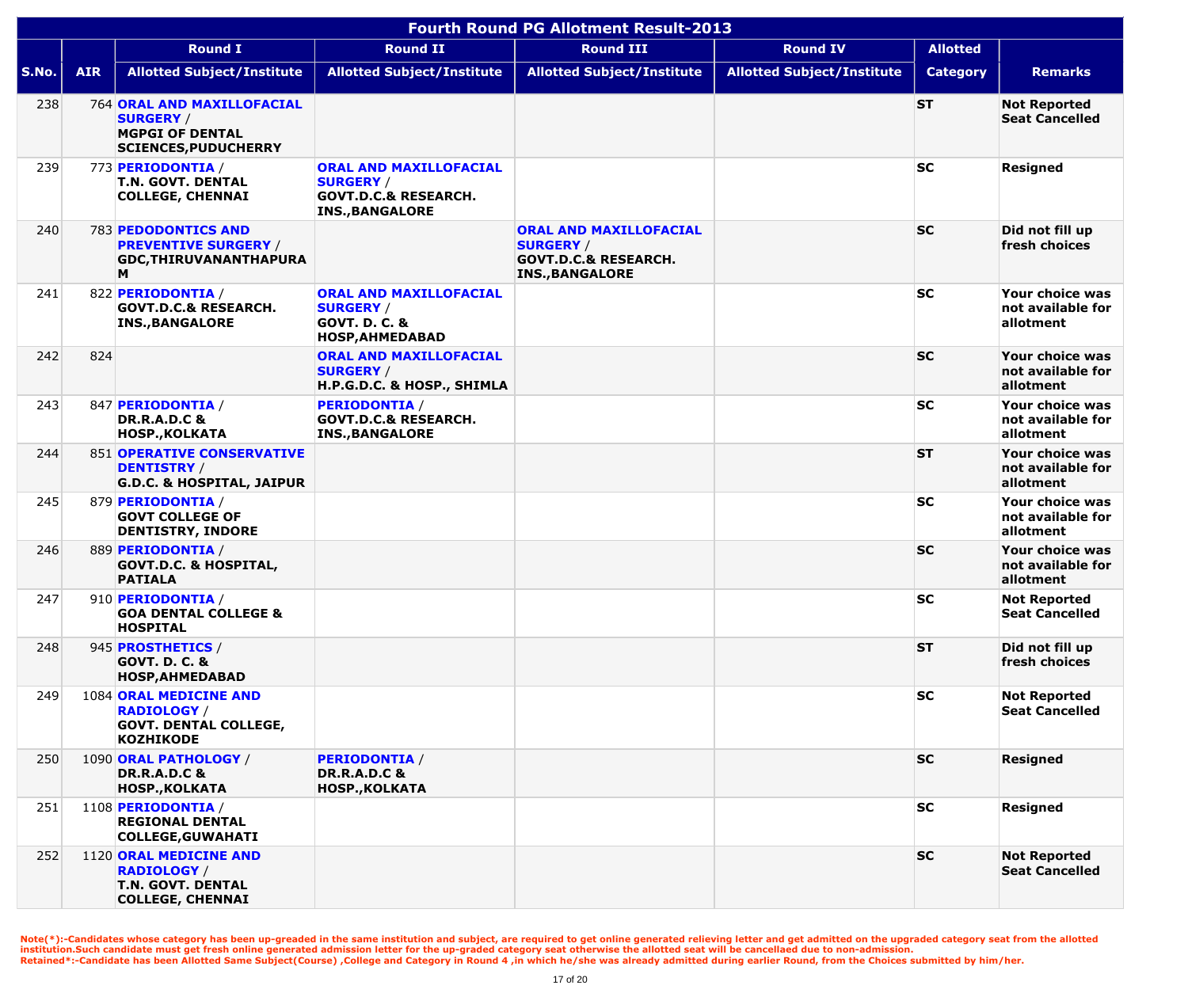|       | <b>Fourth Round PG Allotment Result-2013</b> |                                                                                                         |                                                                                                       |                                                                                                    |                                                                                                         |                 |                                                   |  |  |
|-------|----------------------------------------------|---------------------------------------------------------------------------------------------------------|-------------------------------------------------------------------------------------------------------|----------------------------------------------------------------------------------------------------|---------------------------------------------------------------------------------------------------------|-----------------|---------------------------------------------------|--|--|
|       |                                              | <b>Round I</b>                                                                                          | <b>Round II</b>                                                                                       | <b>Round III</b>                                                                                   | <b>Round IV</b>                                                                                         | <b>Allotted</b> |                                                   |  |  |
| S.No. | <b>AIR</b>                                   | <b>Allotted Subject/Institute</b>                                                                       | <b>Allotted Subject/Institute</b>                                                                     | <b>Allotted Subject/Institute</b>                                                                  | <b>Allotted Subject/Institute</b>                                                                       | <b>Category</b> | <b>Remarks</b>                                    |  |  |
| 253   | 1124                                         |                                                                                                         | <b>PERIODONTIA</b> /<br><b>GOA DENTAL COLLEGE &amp;</b><br><b>HOSPITAL</b>                            | <b>ORTHODONTIA /</b><br><b>GOVT. DENTAL COLLEGE,</b><br><b>KOTTAYAM</b>                            |                                                                                                         | <b>SC</b>       | Your choice was<br>not available for<br>allotment |  |  |
| 254   | 1144                                         |                                                                                                         | <b>PERIODONTIA /</b><br><b>T.N. GOVT. DENTAL</b><br><b>COLLEGE, CHENNAI</b>                           | <b>PERIODONTIA /</b><br><b>NAIR DENTAL COLL.&amp;</b><br>HOSPITAL, MUMBAI                          |                                                                                                         | <b>SC</b>       | Your choice was<br>not available for<br>allotment |  |  |
| 255   |                                              | 1146 ORAL AND MAXILLOFACIAL<br><b>SURGERY /</b><br><b>FACULTY OF DEN.SCI.,</b><br><b>CSJMMU,LUCKNOW</b> |                                                                                                       |                                                                                                    |                                                                                                         | <b>ST</b>       | Your choice was<br>not available for<br>allotment |  |  |
| 256   | 1162                                         |                                                                                                         | <b>ORAL MEDICINE AND</b><br><b>RADIOLOGY /</b><br><b>GOVT. DENTAL COLLEGE,</b><br><b>KOZHIKODE</b>    | <b>PEDODONTICS AND</b><br><b>PREVENTIVE SURGERY /</b><br>GDC, THIRUVANANTHAPURA<br>M               |                                                                                                         | <b>SC</b>       | Your choice was<br>not available for<br>allotment |  |  |
| 257   | 1182                                         |                                                                                                         |                                                                                                       |                                                                                                    | <b>ORAL AND MAXILLOFACIAL</b><br><b>SURGERY /</b><br><b>GOVT. D. C. &amp;</b><br><b>HOSP, AHMEDABAD</b> | <b>SC</b>       | <b>Allotted in Fourth</b><br>round (first time)   |  |  |
| 258   | 1255                                         |                                                                                                         | <b>ORAL MEDICINE AND</b><br><b>RADIOLOGY /</b><br><b>T.N. GOVT. DENTAL</b><br><b>COLLEGE, CHENNAI</b> | <b>PERIODONTIA /</b><br><b>T.N. GOVT. DENTAL</b><br><b>COLLEGE, CHENNAI</b>                        |                                                                                                         | <b>SC</b>       | Your choice was<br>not available for<br>allotment |  |  |
| 259   | 1262                                         |                                                                                                         | <b>ORAL PATHOLOGY /</b><br><b>DR.R.A.D.C &amp;</b><br><b>HOSP., KOLKATA</b>                           | <b>ORAL MEDICINE AND</b><br><b>RADIOLOGY /</b><br>T.N. GOVT. DENTAL<br><b>COLLEGE, CHENNAI</b>     | <b>PERIODONTIA /</b><br><b>DR.R.A.D.C &amp;</b><br><b>HOSP., KOLKATA</b>                                | <b>SC</b>       | <b>Allotted seat</b><br>from fresh<br>choices     |  |  |
| 260   |                                              | <b>1301 OPERATIVE CONSERVATIVE</b><br><b>DENTISTRY /</b><br><b>G.D.C &amp; HOSPITAL, MUMBAI</b>         |                                                                                                       | <b>ORAL PATHOLOGY /</b><br><b>MAULANA AZAD INST&amp;</b><br><b>DENTAL SCI., N.D.</b>               |                                                                                                         | <b>ST</b>       | Did not fill up<br>fresh choices                  |  |  |
| 261   | 1306                                         |                                                                                                         |                                                                                                       | <b>PERIODONTIA /</b><br><b>DR.R.A.D.C &amp;</b><br><b>HOSP., KOLKATA</b>                           |                                                                                                         | <b>SC</b>       | <b>Not Reported</b><br><b>Seat Cancelled</b>      |  |  |
| 262   | 1354                                         |                                                                                                         |                                                                                                       | <b>PERIODONTIA /</b><br><b>REGIONAL DENTAL</b><br><b>COLLEGE, GUWAHATI</b>                         |                                                                                                         | <b>SC</b>       | Your choice was<br>not available for<br>allotment |  |  |
| 263   | 1363                                         |                                                                                                         |                                                                                                       | <b>PERIODONTIA /</b><br><b>GOA DENTAL COLLEGE &amp;</b><br><b>HOSPITAL</b>                         |                                                                                                         | <b>SC</b>       | Your choice was<br>not available for<br>allotment |  |  |
| 264   | 1485                                         |                                                                                                         |                                                                                                       | <b>ORAL PATHOLOGY /</b><br><b>DR.R.A.D.C &amp;</b><br><b>HOSP., KOLKATA</b>                        | <b>ORAL MEDICINE AND</b><br><b>RADIOLOGY /</b><br><b>T.N. GOVT. DENTAL</b><br><b>COLLEGE, CHENNAI</b>   | <b>SC</b>       | <b>Allotted seat</b><br>from fresh<br>choices     |  |  |
| 265   | 1517                                         |                                                                                                         |                                                                                                       | <b>ORAL MEDICINE AND</b><br><b>RADIOLOGY /</b><br><b>GOVT. DENTAL COLLEGE,</b><br><b>KOZHIKODE</b> |                                                                                                         | <b>SC</b>       | <b>Not Reported</b><br><b>Seat Cancelled</b>      |  |  |
| 266   | 1527                                         |                                                                                                         |                                                                                                       |                                                                                                    | <b>ORAL MEDICINE AND</b><br><b>RADIOLOGY /</b><br><b>GOVT. DENTAL COLLEGE,</b><br><b>KOZHIKODE</b>      | <b>SC</b>       | <b>Allotted in Fourth</b><br>round (first time)   |  |  |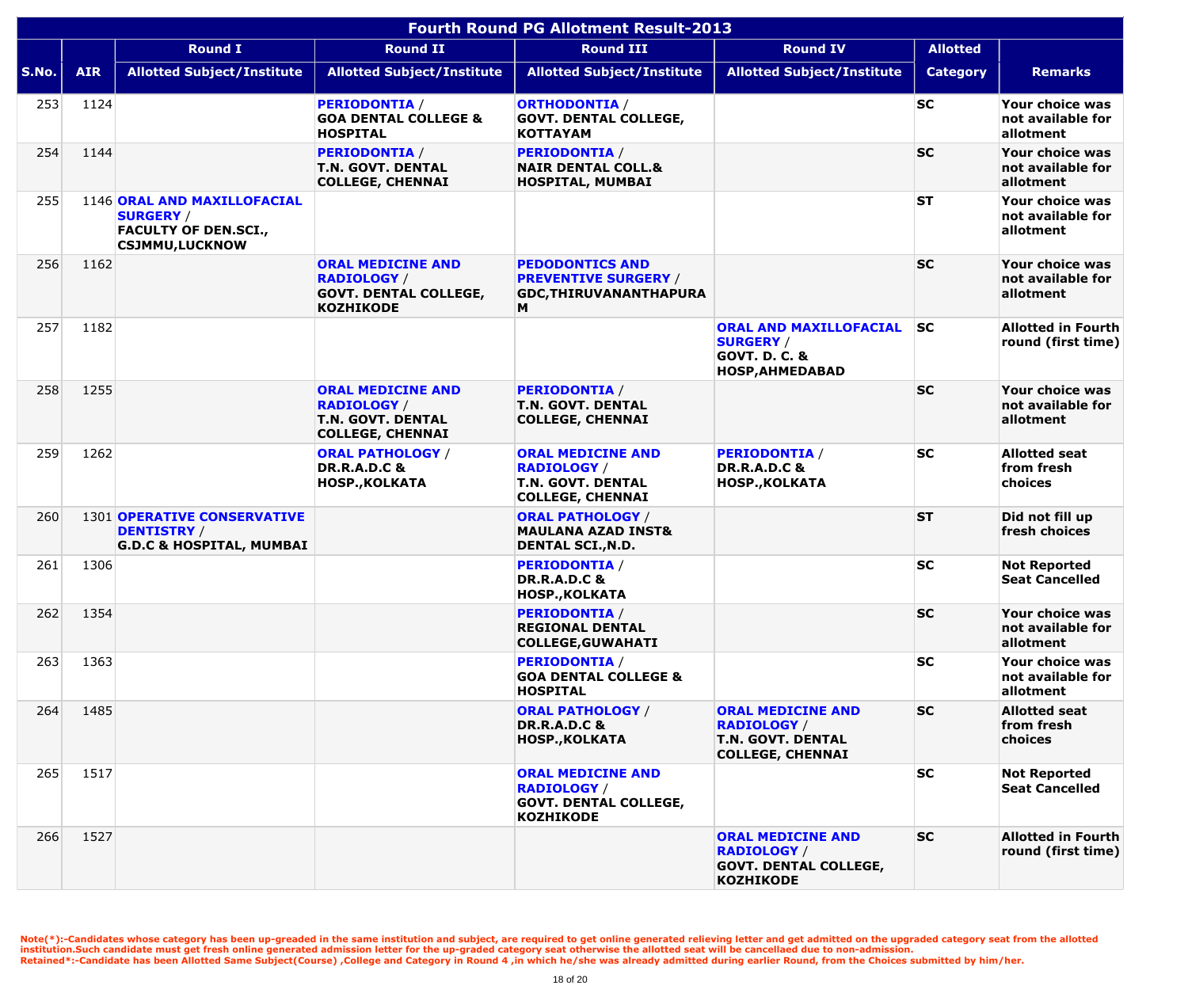|       | <b>Fourth Round PG Allotment Result-2013</b> |                                                                                                                      |                                                                                                                 |                                                                                                     |                                                                                                                 |                 |                                                   |  |  |  |
|-------|----------------------------------------------|----------------------------------------------------------------------------------------------------------------------|-----------------------------------------------------------------------------------------------------------------|-----------------------------------------------------------------------------------------------------|-----------------------------------------------------------------------------------------------------------------|-----------------|---------------------------------------------------|--|--|--|
|       |                                              | <b>Round I</b>                                                                                                       | <b>Round II</b>                                                                                                 | <b>Round III</b>                                                                                    | <b>Round IV</b>                                                                                                 | <b>Allotted</b> |                                                   |  |  |  |
| S.No. | <b>AIR</b>                                   | <b>Allotted Subject/Institute</b>                                                                                    | <b>Allotted Subject/Institute</b>                                                                               | <b>Allotted Subject/Institute</b>                                                                   | <b>Allotted Subject/Institute</b>                                                                               | <b>Category</b> | <b>Remarks</b>                                    |  |  |  |
| 267   |                                              | 1546 ORTHODONTIA /<br><b>DR.R.A.D.C &amp;</b><br><b>HOSP., KOLKATA</b>                                               |                                                                                                                 |                                                                                                     |                                                                                                                 | <b>ST</b>       | Your choice was<br>not available for<br>allotment |  |  |  |
| 268   | 1576                                         |                                                                                                                      |                                                                                                                 |                                                                                                     | <b>ORAL PATHOLOGY /</b><br><b>DR.R.A.D.C &amp;</b><br><b>HOSP., KOLKATA</b>                                     | <b>SC</b>       | <b>Allotted in Fourth</b><br>round (first time)   |  |  |  |
| 269   |                                              | 1697 ORAL PATHOLOGY /<br><b>MAULANA AZAD INST&amp;</b><br><b>DENTAL SCI., N.D.</b>                                   |                                                                                                                 |                                                                                                     |                                                                                                                 | <b>ST</b>       | <b>Resigned</b>                                   |  |  |  |
| 270   |                                              | 1809 <b>PERIODONTIA</b> /<br><b>GDC, THIRUVANANTHAPURA</b><br>M                                                      |                                                                                                                 |                                                                                                     |                                                                                                                 | <b>ST</b>       | <b>Not Reported</b><br><b>Seat Cancelled</b>      |  |  |  |
| 271   |                                              | <b>1854 PREVENTIVE AND SOCIAL</b><br><b>DENTISTRY /</b><br><b>GOVT.D.C.&amp; RESEARCH.</b><br><b>INS., BANGALORE</b> |                                                                                                                 |                                                                                                     |                                                                                                                 | <b>ST</b>       | <b>Not Reported</b><br><b>Seat Cancelled</b>      |  |  |  |
| 272   |                                              | 1972 ORAL MEDICINE AND<br><b>RADIOLOGY /</b><br><b>NAIR DENTAL COLL.&amp;</b><br><b>HOSPITAL, MUMBAI</b>             | <b>ORAL AND MAXILLOFACIAL</b><br><b>SURGERY /</b><br><b>MGPGI OF DENTAL</b><br><b>SCIENCES, PUDUCHERRY</b>      |                                                                                                     |                                                                                                                 | <b>ST</b>       | Did not fill up<br>fresh choices                  |  |  |  |
| 273   |                                              | 2066 ORAL PATHOLOGY /<br>T.N. GOVT. DENTAL<br><b>COLLEGE, CHENNAI</b>                                                | <b>PREVENTIVE AND SOCIAL</b><br><b>DENTISTRY /</b><br><b>GOVT.D.C.&amp; RESEARCH.</b><br><b>INS., BANGALORE</b> |                                                                                                     | <b>OPERATIVE CONSERVATIVE ST</b><br><b>DENTISTRY /</b><br><b>G.D.C &amp; HOSPITAL, MUMBAI</b>                   |                 | <b>Allotted seat</b><br>from fresh<br>choices     |  |  |  |
| 274   |                                              | 2125 ORAL PATHOLOGY /<br><b>GOVT. DENTAL COLLEGE,</b><br><b>KOZHIKODE</b>                                            | <b>ORAL MEDICINE AND</b><br><b>RADIOLOGY /</b><br><b>NAIR DENTAL COLL.&amp;</b><br>HOSPITAL, MUMBAI             | <b>OPERATIVE CONSERVATIVE</b><br><b>DENTISTRY /</b><br><b>G.D.C &amp; HOSPITAL, MUMBAI</b>          |                                                                                                                 | <b>ST</b>       | <b>Not Reported</b><br><b>Seat Cancelled</b>      |  |  |  |
| 275   | 2222                                         |                                                                                                                      | <b>PERIODONTIA /</b><br>GDC, THIRUVANANTHAPURA<br>м                                                             |                                                                                                     |                                                                                                                 | <b>ST</b>       | Your choice was<br>not available for<br>allotment |  |  |  |
| 276   | 2357                                         |                                                                                                                      | <b>ORAL PATHOLOGY /</b><br><b>GOVT. DENTAL COLLEGE,</b><br><b>KOZHIKODE</b>                                     |                                                                                                     |                                                                                                                 | <b>ST</b>       | Your choice was<br>not available for<br>allotment |  |  |  |
| 277   | 2369                                         |                                                                                                                      | <b>ORAL PATHOLOGY /</b><br>T.N. GOVT. DENTAL<br><b>COLLEGE, CHENNAI</b>                                         | <b>ORAL MEDICINE AND</b><br><b>RADIOLOGY /</b><br><b>NAIR DENTAL COLL.&amp;</b><br>HOSPITAL, MUMBAI | <b>ORAL MEDICINE AND</b><br><b>RADIOLOGY /</b><br><b>GOVT. D. C. &amp;</b><br><b>HOSP, AHMEDABAD</b>            | <b>ST</b>       | <b>Allotted seat</b><br>from fresh<br>choices     |  |  |  |
| 278   |                                              | 2374 PERIODONTIA /<br><b>FACULTY OF DEN.SCI.,</b><br><b>CSJMMU,LUCKNOW</b>                                           |                                                                                                                 |                                                                                                     |                                                                                                                 | <b>UR PH</b>    | Did not fill up<br>fresh choices                  |  |  |  |
| 279   | 2470                                         |                                                                                                                      |                                                                                                                 | <b>ORAL PATHOLOGY /</b><br><b>T.N. GOVT. DENTAL</b><br><b>COLLEGE, CHENNAI</b>                      | <b>ORAL MEDICINE AND</b><br><b>RADIOLOGY /</b><br><b>NAIR DENTAL COLL.&amp;</b><br>HOSPITAL, MUMBAI             | <b>ST</b>       | <b>Allotted seat</b><br>from fresh<br>choices     |  |  |  |
| 280   | 2581                                         |                                                                                                                      |                                                                                                                 |                                                                                                     | <b>PREVENTIVE AND SOCIAL</b><br><b>DENTISTRY /</b><br><b>GOVT.D.C.&amp; RESEARCH.</b><br><b>INS., BANGALORE</b> | <b>ST</b>       | <b>Allotted in Fourth</b><br>round (first time)   |  |  |  |
| 281   | 2653                                         |                                                                                                                      |                                                                                                                 |                                                                                                     | <b>ORAL PATHOLOGY /</b><br><b>T.N. GOVT. DENTAL</b><br><b>COLLEGE, CHENNAI</b>                                  | <b>ST</b>       | <b>Allotted in Fourth</b><br>round (first time)   |  |  |  |